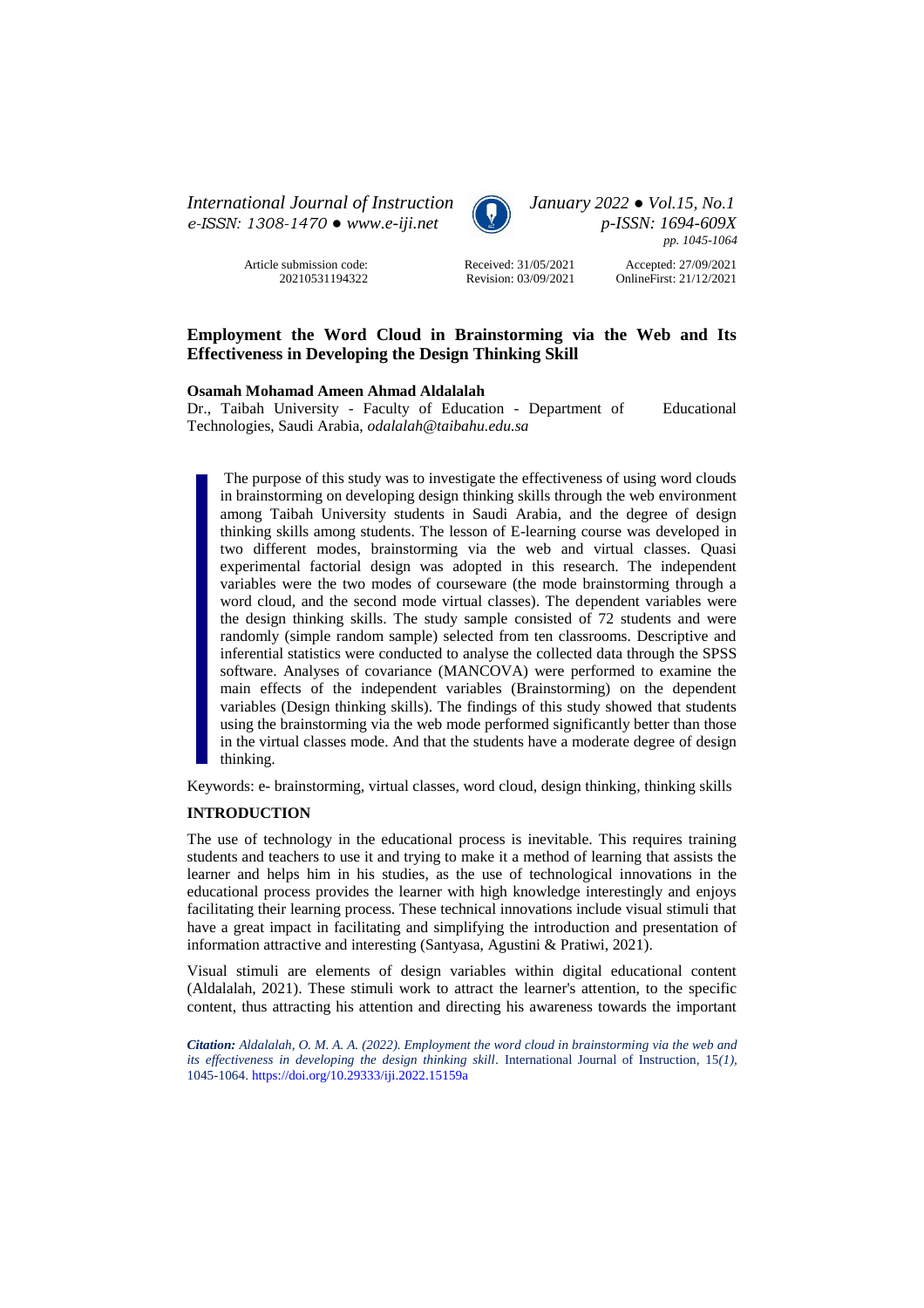elements in the educational content (Awwaf  $\&$  Zaidan, 2020). Further, visual stimuli are used to enhance the written content by highlighting and emphasizing its elements, hence the role of the word cloud which establishes the vision of the complete picture of the educational material and shows the role of educational methods and their interrelationship with other technology; for instance, the strategy of e-brainstorming (Aldalalah & Ababneh, 2015 Aldalalah & fong, 2010).

This study differed from other studies in terms of the presentation of the e-learning course through word-cloud-based brainstorming, Also, most of the studies relied on design thinking in building different teaching methods and in different topics, while this study relied on web-based brainstorming in developing students' design thinking skills in the e-learning course.

### Word cloud

A word cloud is defined as collecting keywords to describe the content of a predefined educational material that appears randomly in the form of a cloud so that each word within this cloud has a size and color related to the degree of importance of that word (Le, & Lauw, 2016). Furthermore, the most important words take a distinctive color and a larger size, and the importance of the word is inferred in terms of the number of repetitions on a specific educational topic, i.e., the word appears, according to its weight according to its frequency or location in the text (Atenstaedt, 2017). The word cloud is a textual, visual representation of specific content by displaying unique words that provide the user with a high ability to get an impression on the content of the topic presented through key words (Hui-Li, 2016). It does not need any human explanations or clarifications, which makes it easy to be employed for large groups that in turn participate in expressing a specific idea or a specific document by inserting exciting words that are semantic for these documents and ideas, which makes the words in the cloud an ideal entry point to search for a specific word in the document (Jin, 2017). The word cloud is used in various educational materials, It is highly effective in the classroom, as it works to develop learners' abilities in multiple thinking skills and in accessing abstract concepts because of the educational environment created by this method of teaching that depends mainly on motivating students (Denoyelles & Foster, 2015). Learners share by proposing and incorporating a large number of new and innovative ideas by using keywords within the program or application used in the production of the cloud to guide them towards a specific concept or idea of organizing their ideas within the classroom (Bromley, 2013).

Further, this method can be used in the introduction to the lesson to link learners' ideas with previous learning and to move to current learning in addition to the high flexibility in using it in the strategey of brainstorming in education related to presenting many ideas to identify some of them to solve an educational problem in one of the specific educational topics (Volkert, 2018). The word cloud is an ideal way to encourage exploration and knowledge of concepts or topics through keywords that abbreviate a lot of texts which in turn help students to learn about concepts and link this knowledge and concepts with students' previous learning (lemke, 2016). The word cloud can be used in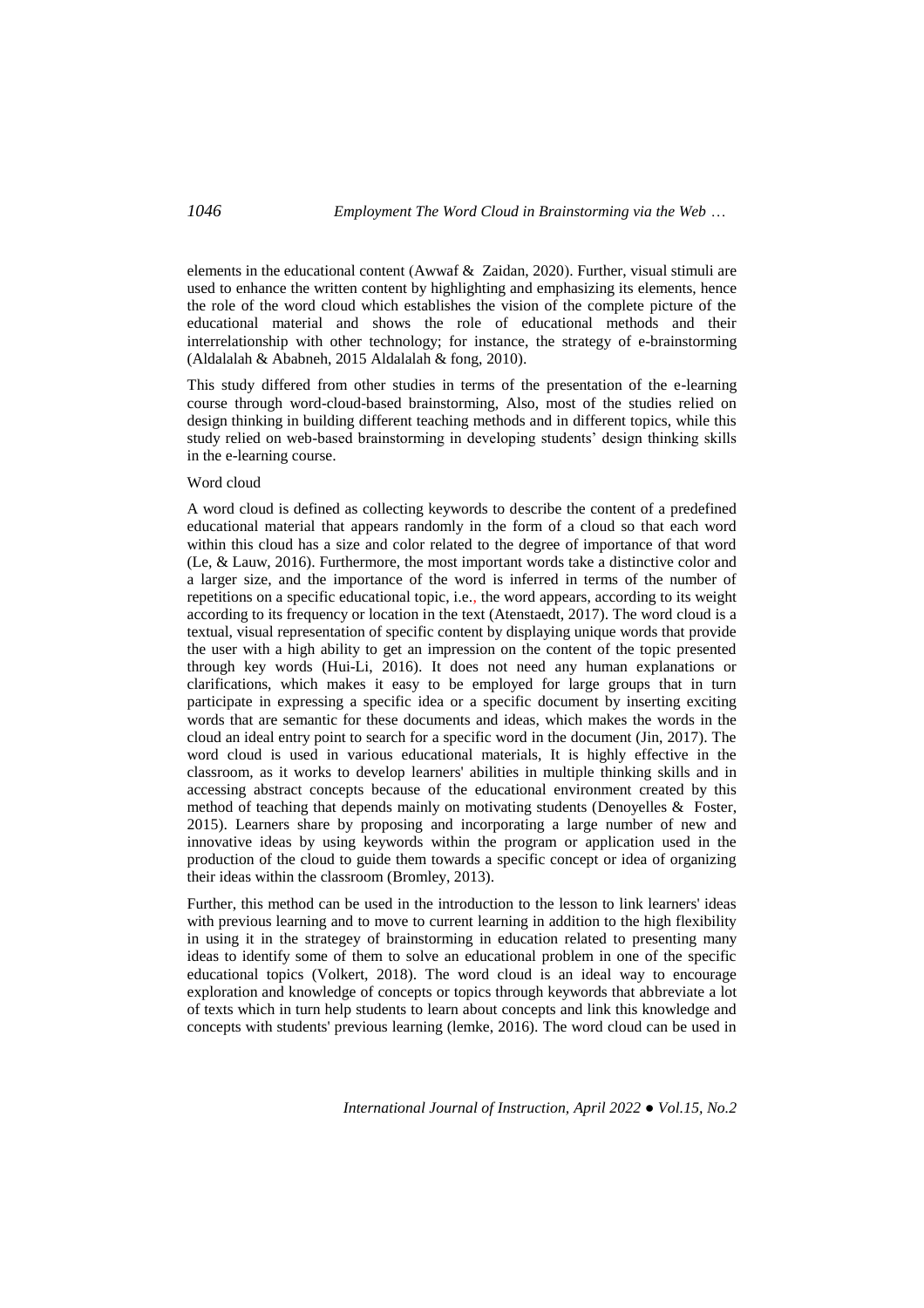the classroom to activate the classroom activities by adding keywords belonging to a specific idea to reach the ideas from these keywords, in addition to the possibility of using them in some posters and visual stimuli to convey an idea to the learners; it is a good way to extract ideas based on the interestingly presented keywords (Zan & Zan, 2015).

The word cloud can be an effective means to motivate students and develop their ability to think and understand some abstract concepts. Further, this method can be used in the introduction to the lesson to link learners' ideas with previous learning and move to current learning because of its high flexibility when used in brainstorming strategy in education; where learners present the largest possible amount of innovative ideas and proposals through using the words in the cloud, to adopt some of them to solve an educational problem in one of the specific educational topics by organizing lesson ideas and directing students to a specific result or concept (Alonso, et al, 2018); as students have a high ability to generate ideas in the form of semantic words through interaction between students with each other and with the teacher actively leading to a change in thinking, and encouraging the study of the educational content objectively and logically. This facilitates the building of meaning for this content. Additionally, the students 'thinking processes are shedding light on through their extensive participation. They likely find the task interesting, exciting and stimulating through the internet discussion (Cavender & Medico, 2018).

Despite these advantages of the word cloud, it should be dealt with and presented clearly so that all students can understand the required task and analyse it collectively, as analysing the word cloud is a challenge and it should be so.

#### E-brainstorming

E-brainstorming is known as an electronic educational method that uses several electronic programs and applications through which the teacher presents a specific educational problem or situation and asks students to work on solving this problem by proposing many ideas electronically through these applications or programs and then evaluating those ideas that were proposed and choosing the best one to solve the problem at hand (Abdel Samie, 2015). Muheisen (2016) stresses on the use of technological innovations to allow all students to participate in generating as many ideas as possible on a specific topic. Yunis (2017) believes that it is a method aimed at students' participation and stimulating their interaction to put forward ideas on a specific topic to be discussed within an electronic environment. Further, e-brainstorming is one of the e-learning strategies, during which a specific problem or topic is presented and discussed to reach the largest number of ideas and choose the best of them (Abu Mutlaq, 2018).

E-brainstorming has many advantages, as it is one of the appropriate strategies for large groups of learners in terms of the possibility of proposing multiple ideas and generating them simultaneously with ease of communication, speed in presenting ideas freely and not feeling hesitant (Al-Zahrani, 2016); in addition to student participation in evaluating the findings of the discussions of the proposed sessions leading to creating an active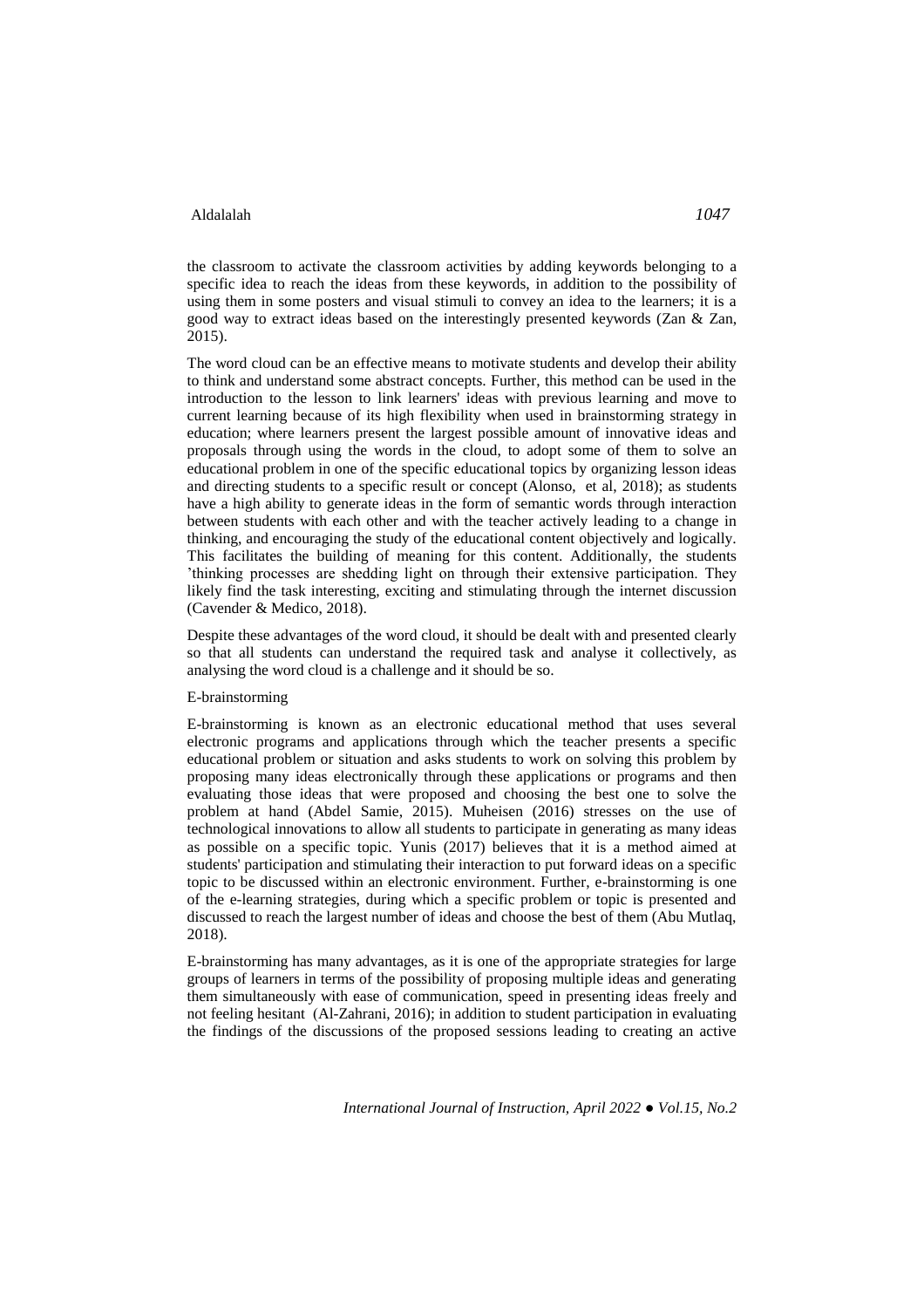learning environment that allows learners to research and learn (AlMutairi, 2015). Further, e-brainstorming affects in increasing student achievement as well as creating an educational atmosphere that focuses on higher thinking skills such as analyzing, applying and installing information and interpreting it because e-brainstorming includes various sessions that allow students to propose various solutions; accept opinions and provide an opportunity for discussion and dialogue, and give various solutions. This increases the comprehension of what the learner sees by providing an opportunity to think, retrieve previous knowledge about the problem or the presented topic, and then providing space for discussion and interaction, and accepting opinions and proposals, which had a great impact on learning (Al-Saqaria & Al-Salmi, 2019). E-brainstorming provides a positive learning environment dominated by a feeling of closeness and familiarity between the teacher and students, and at the same time it reduces the state of anxiety and tension associated with brainstorming sessions, which often comes from anxiety about evaluation, fear of making mistakes, or proposing strange ideas (Debbies, Alshshaeir & Rbye, 2018).

In e-brainstorming strategy, all ideas must be accepted and recorded electronically with an emphasis not to criticize any of the ideas to reach convincing solutions to the problem at hand, as e-brainstorming is the result of a combination of traditional strategies (brainstorming) and one of the e-learning models that have proven successful in the educational process as a whole (Hidayanti, Rochintaniawati & Agustin, 2018). Abu Mutlaq (2018) and Yunus (2017) both indicate that e-brainstorming is divided into: computer-assisted brainstorming through the use of specially designed programs to record some students' proposed ideas and then put them on a large screen in front of all students for discussion, dialogue and access to adopting the best solutions. The other section is brainstorming via the Internet through social media tools and applications, where everyone has the opportunity to participate and discuss in putting forward ideas.

In this study, the researcher used online brainstorming, which makes education more motivating and increases motivation among students by posing ideas at any time and place. The researcher also adopted the answer garden application.

The findings of many studies have confirmed the effectiveness of e-brainstorming in the educational process, due to the time and effort it saves, as communication takes place via the Internet with the group members, which helps to remove the psychological pressure that some group members may feel by attending face to face. Online screen dealing is better. In addition to its ability to record conversations electronically and then recover them at any time and quickly when needed, even if they are groups with a large number of participants in finding solutions to the problem (Al-Saqria, & Al- Salmi, 2020; Attia, 2019; Debbies, 2019).

# Design thinking

Design thinking is considered a model and methodology for finding early and creative solutions for the people of society. Many institutions are looking to implement it, especially educational, administrative, and economic institutions because of its great impact on solving problems and facing the challenges facing institutions (Li, et al,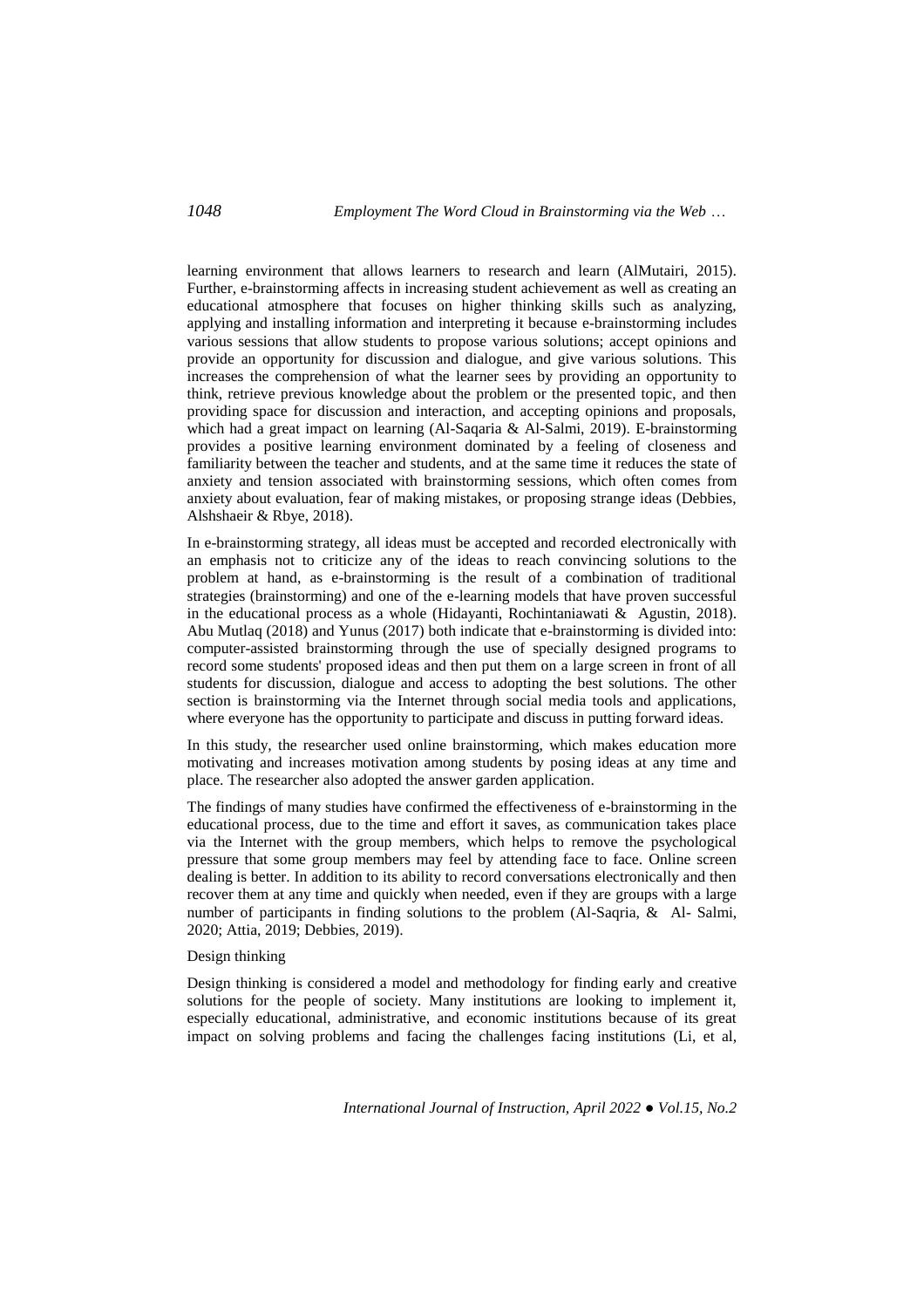2018). Design thinking affects all services provided to community members by providing services that facilitate their lives in all areas by solving their problems, meeting their needs, achieving their desires, and finding the best solutions to make their lives easier. It aims to make the targeted community members more satisfied, happy, psycho-social, and stable (Al-Zubaidi & Bani Khalaf, 2020). If there is no problem to be solved by design thinking, design thinking improves productivity, enhances loyalty, and develops products and services for members of society with profit or non-profit goals (Dosi, Rosati & Vignoli, 2018). Therefore, design thinking is a very important model that must be taught to students because it provides practical, operational thinking skills that help them be creative and capable of preparing them for a bright future (Collins, 2019).

Design thinking is one of the most satisfactory and stable psychological and social methods due to its ability to fulfill the desires and needs of the target population through its ability to explore complex problems and solve them, find the best innovative solutions for them, popularize these innovative solutions and enhance belonging, productivity and performance through the development of services and products for the target (Euro-net, et al, 2018 ). Design thinking is also a useful methodology adopted by designers based on knowledge of the different processes and methods to achieve the target's desire to solve the problems they face, so there is an urgent need to teach students design thinking, as it provides them with practicing thinking skills in a practical, operational way that develops their imagination and creativity to prepare them for the future (Cook & Bush, 2018).

Owda (2019) defines it as a process which seeks to understand the user and redefine problems in an attempt to identify strategies and alternative solutions that may not be immediately apparent. At the same time, design thinking provides a list of solutions for problems. Hammam (2018) defined design thinking as a way of thinking that works to enhance students' ability to empathize with the problem, identify this problem, be creative in generating ideas and solutions, build and design a model to solve the problem, and finally test the model.

Many studies (Owda, 2019; Elsbach & Stigliani, 2018; Cook & Bush, 2018; Ewina, Luckb, Chughc & Jarvisa, 2017) have indicated stages that design thinking passes through several stages: First: Empathising, which is defined as the ability of the individual to possess high levels of imagination by placing himself in the place of the target or user trying to reach the problems, challenges, and difficulties that surround him, and then analyse these problems, understand them accurately and be familiarized with his desires. This stage helps to know how the targeted individuals understand and interact with their problems by following some tasks, such as role-play and coexistence with the individuals targeted by the design. The aim is to define their needs and then analyse their characteristics to adopt their point of view in understanding the problem to reach a deep understanding of the problem and circumstances. Second: determining or defining the problem At this stage, what was reached in the previous stage to determine the type of problem that will be solved is analysed and classified provided that this problem relates to the largest possible number of targeted individuals. Further, at this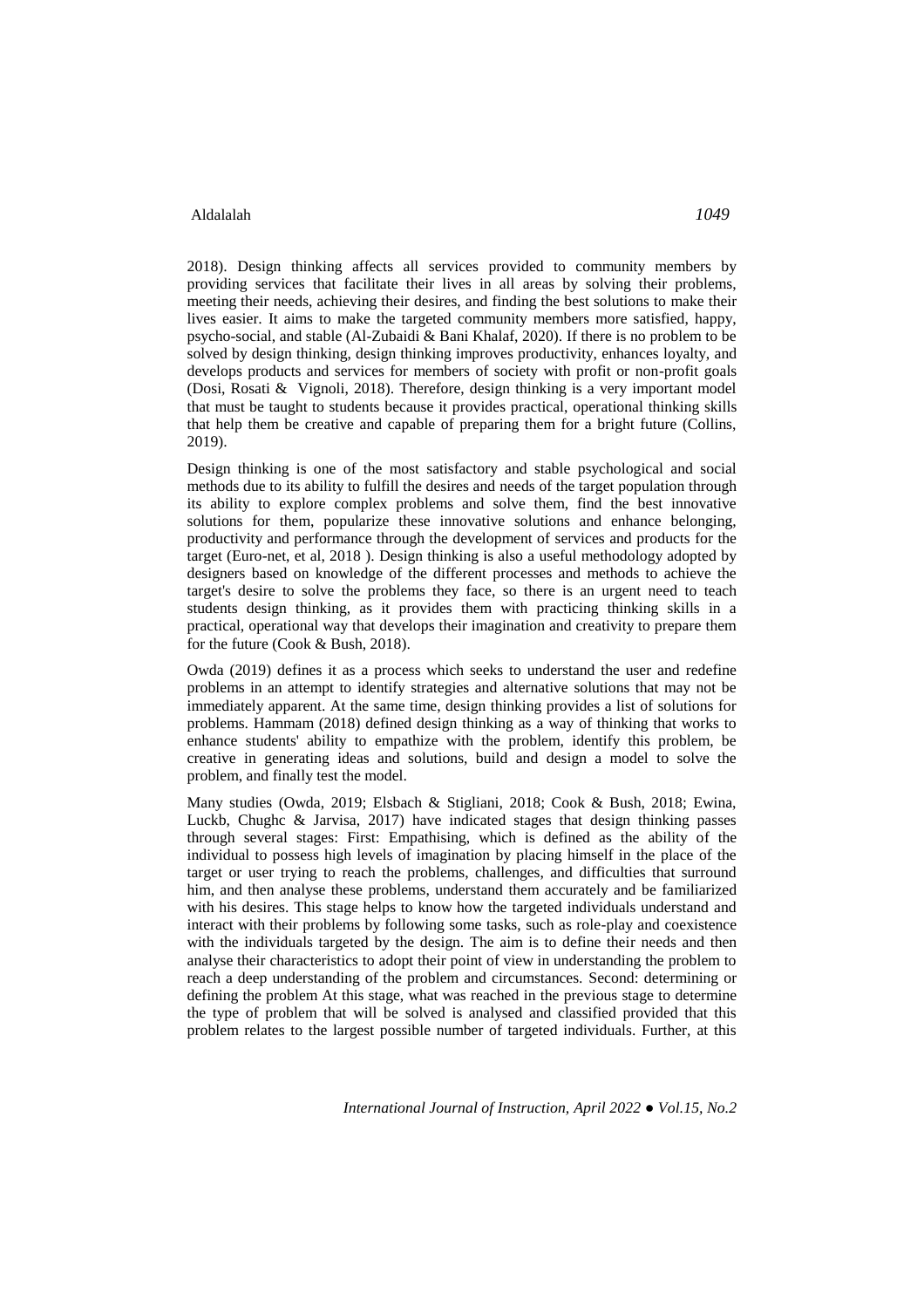stage, the problem is explicitly formulated relying on the findings of the reincarnation stage and then determining the actual needs of the targeted to determine the dimensions of this problem. Third: Generating ideas and visualizing the solution: Here comes the stage of solving the problem after carefully identifying it as well as proposing the largest number of solutions and ideas, whether ordinary ideas and solutions or innovative and creative ideas desirable and applicable from the beneficiary's point of view; then studying these proposals and solutions according to their feasibility. This skill can be determined by presenting preliminary proposals for a solution in light of the data, proposing more than one alternative and weighing between them; then making a scientific decision in choosing among the alternatives presented and finally taking the opinions of the beneficiaries in the comparison between the alternatives. Fourth: Building the initial models: After reaching the best executable of these solutions, study how it will be translated into a testable product or service through a preliminary model that can be modified and developed to verify the effectiveness of the solutions that were nominated from the idea generation stage. At this stage, precise steps are presented to reach a preliminary design that is also accurate according to solution visualization findings with a detailed explanation of this model. Fifth: the final stage is testing and evaluation of the model: at this stage, the plan becomes ready for implementation, i.e. transferring the solution to the ground through the experience of the target individuals of the product or service for the monitoring and evaluation process and obtaining feedback to know the ease of use and its need for modification. This stage includes the benefit from the feedback on the presented form, reviewing the defect and deficiency in the model, if any, and working on correcting the model in light of the data, developments, and feedback. Design thinking can be employed in the classroom by identifying a problem related to its idea of the school curriculum, and then students must generate formed ideas, conceptualizations, implement them, then test and redesign to ensure the success of the design.

Based on the previous literature and by comparing previous studies in the literature it was found that this study agrees with the other studies by dealing with E-brainstorming, but it differed in terms of the method of brainstorming, where the E-brainstorming was presented in this study by employing the word cloud, This study also differed from others in terms of the way the word cloud is used. Finally, this study differed from others in terms of the dependent variable, which is design thinking and the development of its skills among students of the e-learning course, while in other studies it was employed as an independent variable in building various educational programs.

### The Problem of the Study

Design thinking plays an effective role in solving problems and developing creative thinking skills, as it is student-dependent learning skills, which require the teacher to think like a designer and not just a teacher planning the lesson; rather adapting the educational process to suit teachers specifically, as he looks at the available environment to create an enabling environment for the learner to achieve the highest possible benefit. The current research problem has crystallized in the detection and development of design thinking among students of Taibah University through the use of one of the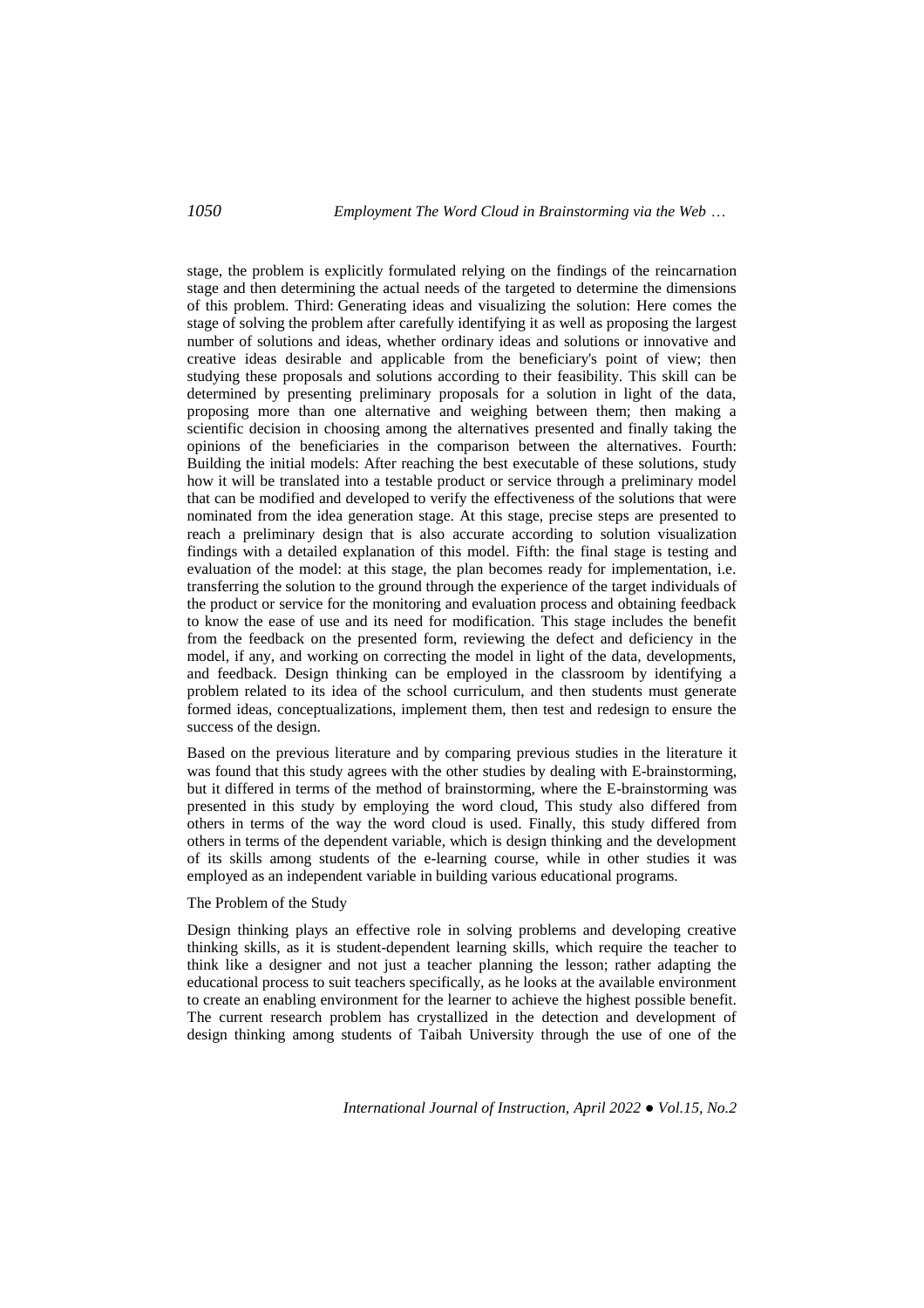technological innovations of e-brainstorming due to the scarcity of studies that dealt with the development of design thinking in this category, especially using the word cloud, and thus researchers have found that students need to develop their design thinking because the usual methods of teaching may not provide students with sufficient skills to design and implement procedures that contribute to solving life problems. In light of the above, the problem can be presented and addressed by answering the following questions:

- What is the level of design thinking skills among Taibah University students?.
- What is the effectiveness of e-brainstorming by relying on the word cloud in developing the design thinking skills of Taibah University students?.

Importance of the study

The importance of the study appears through the following aspects:

This study comes in response to the recommendations of previous studies that called for the use of e-brainstorming in developing thinking skills. Further, this study can contribute to providing faculty members and those of similar rank in educational colleges with the ability to find solutions to problems in education by designing digital contents based on e-brainstorming as well as providing them with methods that take into account the different characteristics and individual differences among students by adopting an word cloud in e-brainstorming. This study may enrich theoretical literature with studies based on adopting the word cloud in e-brainstorming in developing design thinking skills. Moreover, the importance of this study comes as it provides a theoretical framework for some concepts (e-brainstorming, word cloud, design thinking), which is scarce in general. The development of design thinking is one of the modern goals in the educational process by converting the knowledge acquired by the student into executive skills that solve many of the problems facing him, especially in e-learning. Ebrainstorming that depends on the word cloud can help students with the skills of design thinking to suggest solutions to the problem before them, such as e-learning and discussion, to reach the best possible solutions.

### Operational Definitions

Word cloud: It is a set of randomly organized words or with presets that can be inserted into ready-made templates with the ability to choose different colors and fonts that revolve around the subject of e-learning. Sometimes it allows displaying the most frequent words in a certain text; therefore, the more frequent the word, the larger it appears in the word cloud. See figure 1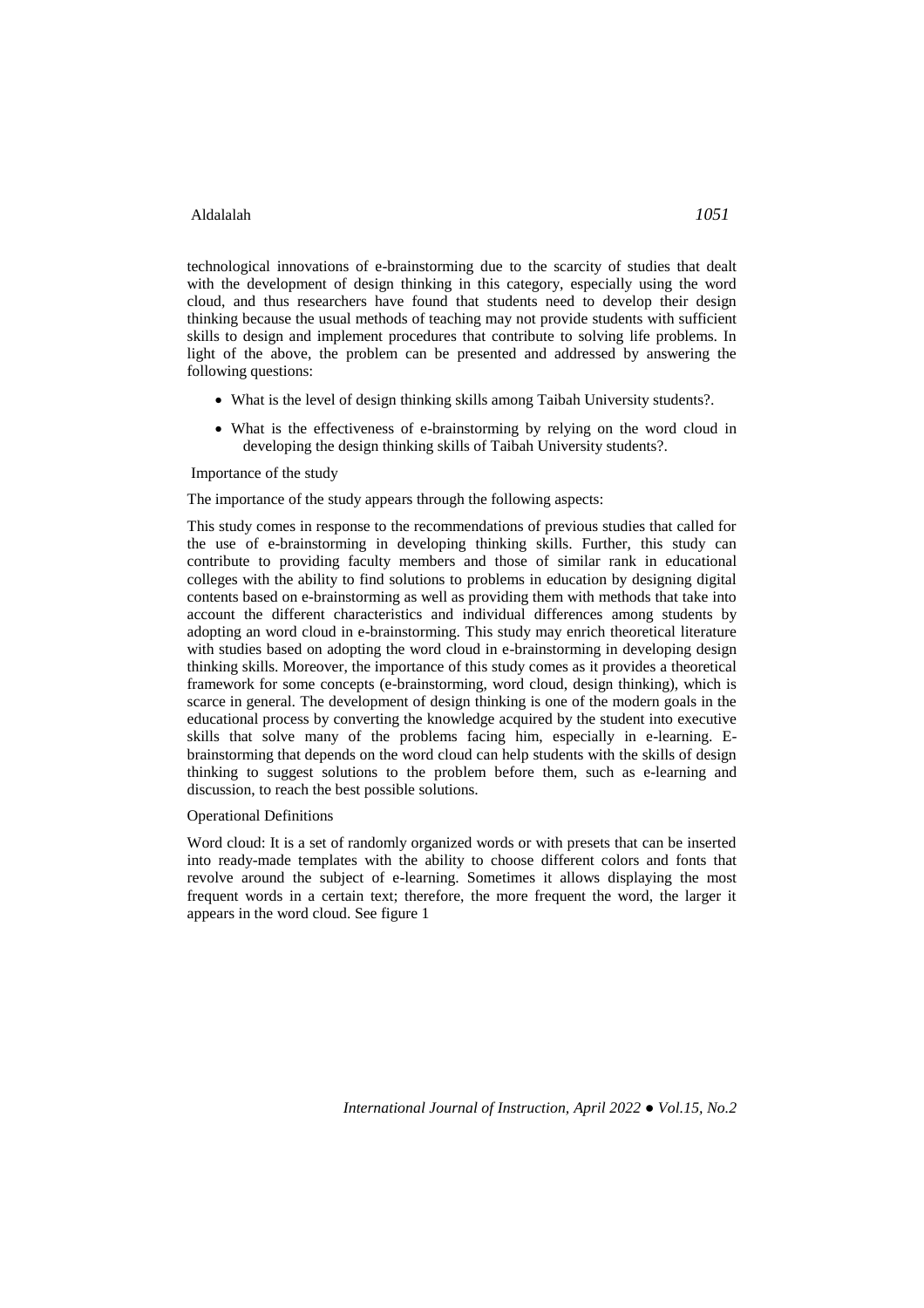

E-brainstorming through a word cloud

E-brainstorming: It is one of the e-learning strategies that depend on generating the largest possible number of diverse and innovative ideas by employing the word cloud and presenting them to students for discussion and collective dialogue electronically to reach an appropriate solution to the problem at hand.

Design Thinking: It is an effective model for facing challenges, solving problems, developing and improving the e-learning course by finding innovative and creative nontraditional solutions centred on the student and based on understanding his needs in the e-learning course.

The limitation of the study

Human limits: **The study is applied to students of the College of Education in the elearning course.**

Time limits: **The study was applied in the second semester of the year 2020-2021.**

Spatial limits: **This study was applied at Taibah University in Al-Madinah Al-Munawwarah in Saudi Arabia.**

Objective limits: **This study dealt with the topic of brainstorming in the e-learning course for students of the College of Education.**

### **METHOD**

### **Study population and sample**

The study population consisted of all students registered in the e-learning course at the College of Education at Taibah University (Saudi Arabia) in the first semester of the academic year (2020/2021), The study was applied to the students of this university, as the researcher works in it as a faculty member, in addition to the cooperation of the university administration and the provision of facilities for the implementation of the study. The university also adopts many modern teaching methods

The sample of the study consisted of (72) male students, It was distributed into two groups randomly the first group consisting of 35 students, studied through electronic brainstorming through a word cloud, and the second group consisted of 37 students, studied through virtual classes.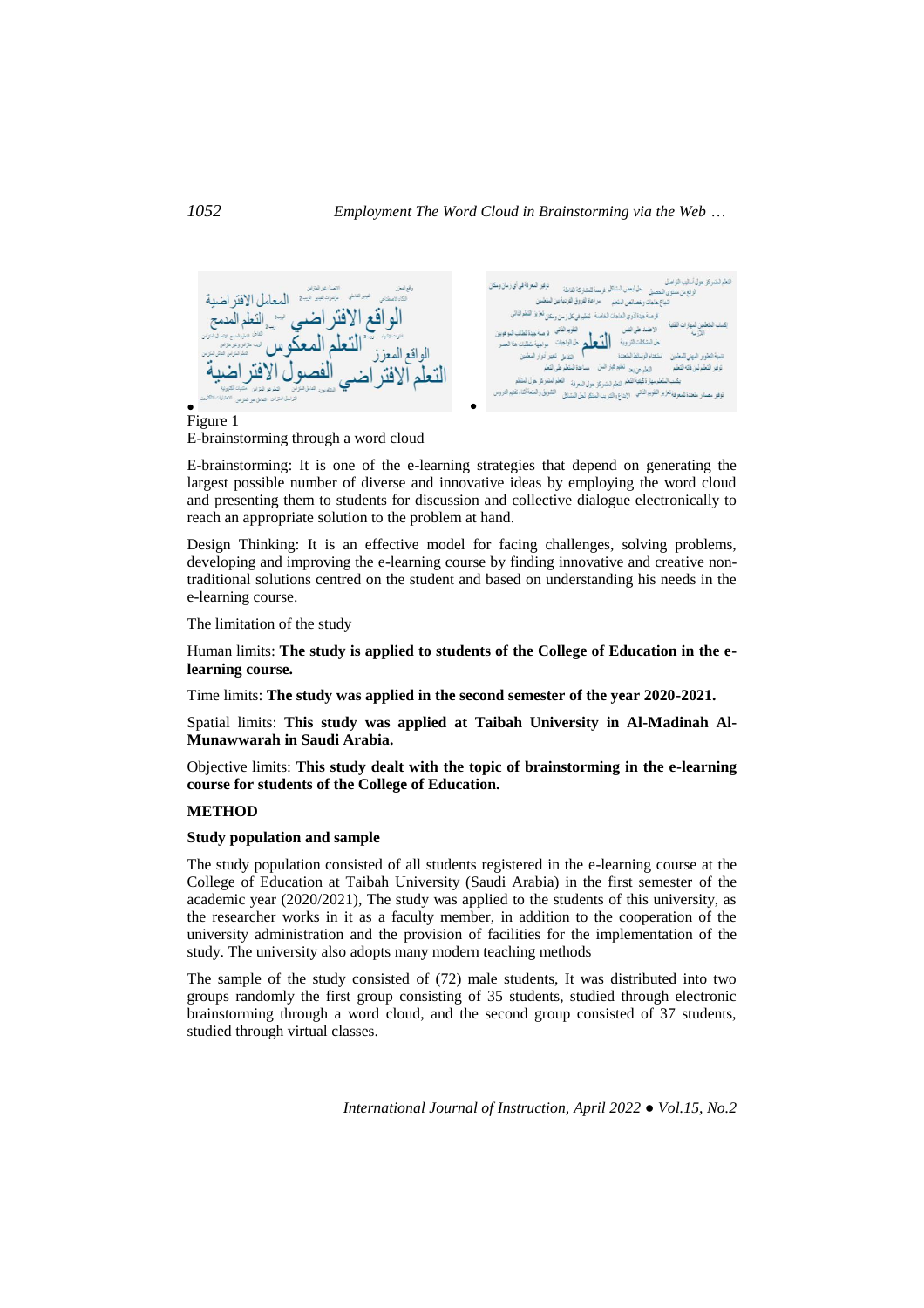The experience included the following topics in the e-learning course (e-learning, elearning patterns, virtual learning, blended learning, flipped learning, e-courses via the web).

A pre-test that measures before the beginning of the study. To examine the equality between groups table (1), the MANOVA procedure was used results have been shown that there is no significant difference in the pre test scores between groups. This means that groups of students have the same level of knowledge in design thinking skills.

#### Table 1

Equal study groups in design thinking skills

|           | Domains       | $\bullet$ | Sig   |
|-----------|---------------|-----------|-------|
| $\bullet$ | Empathising   | ٠         | . 278 |
| $\bullet$ | Defining      | ٠         | . 444 |
|           | Ideating      |           | . 784 |
| $\bullet$ | Prototyping   | $\bullet$ | .210  |
|           | Testing       |           | . 743 |
|           | Overall scale |           | . 558 |
|           |               |           |       |

### **Research Design**

Since the current study has focused on studying the effectiveness of electronic brainstorming through the word cloud in developing the design thinking skills of Taibah University students in the e-learning course, the researcher used two types of research method, Analytical method to determine the list of students' design thinking skills, and the quasi-experimental method was also used to compare the effectiveness of different teaching mode.

# **Research Instrument**

To identify the students' design thinking skills At Taibah University, the researcher developed the inventory of design thinking skills depending on on his experience, relevant literature review (Owda, 2019; Dosi, Rosati & Vignoli, 2018; Ahmad, 2018; Euro-net, et al, 2018; Chesson, 2017). The inventory of design thinking skills measured 5 domains: the empathising measured by 12 items; defining measured by 9 items, ideating measured by 11 items, prototyping measured by 13 items, and testing measured by 13 items. The students' receive a score of 3 for Always, 2 for Often, 1 for Sometimes, and 0 for Never for positive items, a score of 0 for Always, 1 for Often, 2 for Sometimes, and 3 for Never for negative items.

#### *Research Instrument Validity*

Validity consists of two different aspects that is face and content validity. Face validity refers to the degree to which a design thinking scale appears to measure what it claims to measure, while content validity refers to the degree to which a scale measures an intended content area. Face validity and content validity were judged by a panel of experts. The design thinking scale was evaluated during the development of the research study. The feedback and comments received from the panel of experts were employed to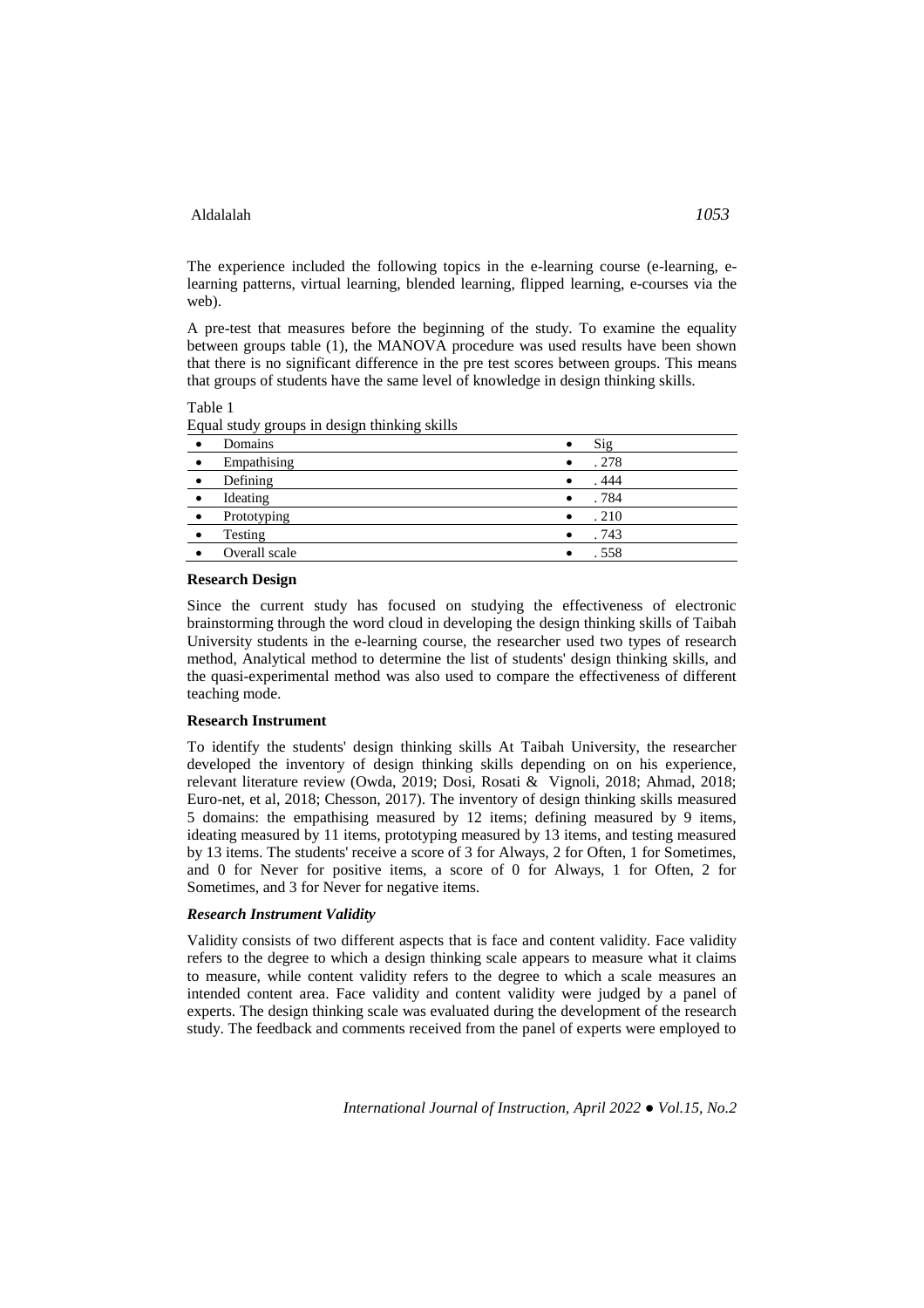establish the necessary clarifications, changes, and modifications before and after piloting the study.

### *Correlation coefficient*

To extract the indications of the validity of the design thinking scale, the paragraphs correlation coefficients were extracted for the scale, where the study was applied to an exploratory sample consisting of (15) students who were outside the study sample, as the correlation coefficient here represents the significance of the validity of each paragraph of the scale and the total score As shown in the table (2).

### Table 2

Correlation coefficients between the design thinking skills scale items and domains, and between the scale items and the overall scale

|      | Testing                    |    |      | Prototyping                |    |                            | Ideating |    |      | Defining |    |      | Empathising                    |                            |   |  |                            |   |
|------|----------------------------|----|------|----------------------------|----|----------------------------|----------|----|------|----------|----|------|--------------------------------|----------------------------|---|--|----------------------------|---|
|      | Correlation<br>Coefficient | I  |      | Correlation<br>Coefficient | I  | Correlation<br>Coefficient |          |    |      |          |    | I    |                                | Correlation<br>Coefficient | I |  | Correlation<br>Coefficient | I |
| D    | S                          |    | D    | S                          |    | D                          | S        |    | D    | S        |    | D    | S                              |                            |   |  |                            |   |
| 0.64 | 0.91                       | 46 | 0.86 | 0.87                       | 33 | 0.68                       | 0.75     | 22 | 0.79 | 0.72     | 13 | 0.90 | 0.89                           | $\mathbf{1}$               |   |  |                            |   |
| 0.81 | 0.92                       | 47 | 0.88 | 0.78                       | 34 | 0.87                       | 0.91     | 23 | 0.69 | 0.80     | 14 | 0.75 | 0.71                           | $\mathfrak{2}$             |   |  |                            |   |
| 0.89 | 0.85                       | 48 | 0.81 | 0.71                       | 35 | 0.90                       | 0.92     | 24 | 0.71 | 0.76     | 15 | 0.89 | 0.91                           | 3                          |   |  |                            |   |
| 0.86 | 0.62                       | 49 | 0.86 | 0.91                       | 36 | 0.91                       | 0.82     | 25 | 0.84 | 0.91     | 16 | 0.76 | 0.67                           | $\overline{4}$             |   |  |                            |   |
| 0.82 | 0.72                       | 50 | 0.91 | 0.72                       | 37 | 0.66                       | 0.86     | 26 | 0.93 | 0.72     | 17 | 0.73 | 0.83                           | 5                          |   |  |                            |   |
| 0.87 | 0.91                       | 51 | 0.87 | 0.91                       | 38 | 0.68                       | 0.85     | 27 | 0.84 | 0.88     | 18 | 0.74 | 0.78                           | 6                          |   |  |                            |   |
| 0.81 | 0.88                       | 52 | 0.90 | 0.65                       | 39 | 0.88                       | 0.79     | 28 | 0.89 | 0.65     | 19 | 0.64 | 0.76                           | $\tau$                     |   |  |                            |   |
| 0.79 | 0.82                       | 53 | 0.89 | 0.84                       | 40 | 0.91                       | 0.62     | 29 | 0.83 | 0.84     | 20 | 0.81 | 0,87                           | 8                          |   |  |                            |   |
| 0.82 | 0.83                       | 54 | 0.67 | 0.79                       | 41 | 0.66                       | 0.76     | 30 | 0.85 | 0.79     | 21 | 0.89 | 0.81                           | 9                          |   |  |                            |   |
| 0.73 | 0.66                       | 55 | 0.68 | 0.75                       | 42 | 0.84                       | 0.89     | 31 |      |          |    | 0.86 | 0.79                           | 10                         |   |  |                            |   |
| 0.74 | 0.87                       | 56 | 0.79 | 0.78                       | 43 | 0.92                       | 0.73     | 32 |      |          |    | 0.82 | 0.82                           | 11                         |   |  |                            |   |
| 0.78 | 0.67                       | 57 | 0.76 | 0.60                       | 44 |                            |          |    |      |          |    | 0.81 | 0.64                           | 12                         |   |  |                            |   |
| 0.73 | 0.71                       | 58 | 0.81 | 0.85                       | 45 |                            |          |    |      |          |    |      |                                |                            |   |  |                            |   |
|      |                            |    |      |                            |    |                            |          |    |      |          |    |      | I: Items, D. Domains, S. Scale |                            |   |  |                            |   |

Table (2) shows the statistical significance and the value of the correlation coefficient for all items in the design thinking scale with the domains and with the total score of the overall scale. The correlation coefficients ranged between the items and the domains (0.64 - 0.93), and the correlation coefficients ranged between the items and the overall score (0.60 - 0.92), which are acceptable for the purposes of the study.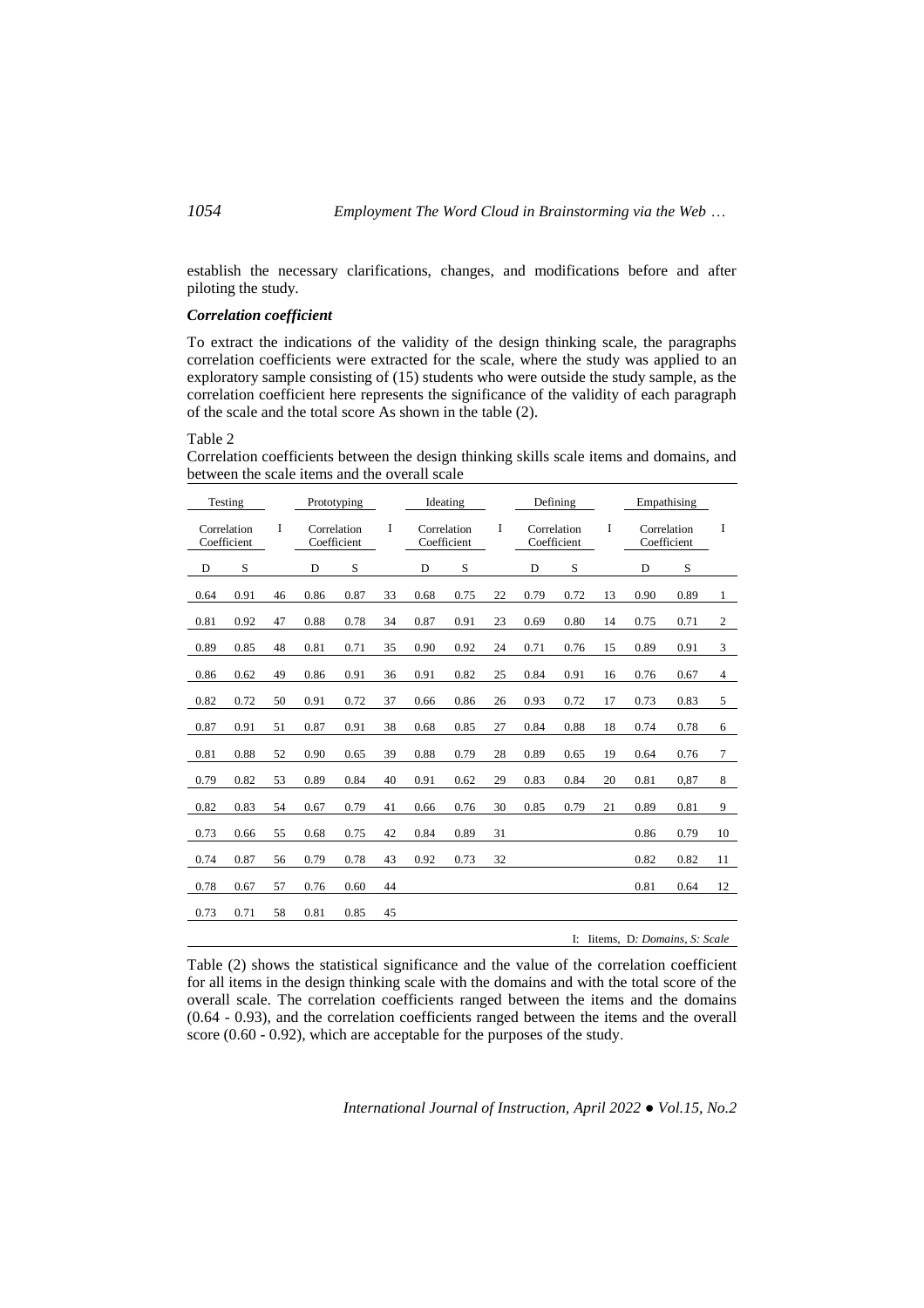### *Research Instrument reliability*

The reliability is the degree to which a test consistently measures whatever it is measuring. A reliability coefficient helps in evaluating the consistency of the score created. The pilot study consisted of 15 students from the population of the study but were not included in the actual study. The researchers used Test-Retest to check the reliability of the instrument. The reliability coefficient of this instrument (The Arabic version) was computed by the implementation of Cronbach Alpha as shown in the table (3)

Table 3

Test-Retest reliability for design thinking scale

|           | Domains       |           | Sig  |
|-----------|---------------|-----------|------|
| $\bullet$ | Empathising   | ٠         | . 84 |
|           | Defining      |           | .87  |
|           | Ideating      |           | .73  |
|           | Prototyping   |           | .85  |
|           | Testing       | $\bullet$ | .81  |
|           | Overall scale |           | .82  |

Thus, the design thinking scale in its final form consists of 58 items distributed into five Dimensions.

### **FINDINGS**

**The first question**: What is the level of design thinking skills among Taibah University students?

To answer this question design thinking skills of the students was divided into three levels: Low, Medium and High. The levels are identified based on the following equation:

 $Z = \frac{Higher \, Mark\text{-}Lowest \, Mark}{Number \, of \, Levels}$ 

*Z* **=** The difference between a level and the other.  $L = Low$ ,  $M = Median$ ,  $H = high$  $L$  (range) =  $[L_{min} - L_{min} + Z]$ . *M* (range) =  $(L_{min} + Z - L_{min} + 2Z)$ . *H* (range) =  $(L_{min} + 2Z - L_{min} + Z)$ . *Hmin].*  Highest Mark = 163, Lowest Mark = 80, Number of Levels =  $3$  $\sim$  $\sim$ 

$$
Z = \frac{163 - 80}{3} = 27.66
$$

L (range) = [80 - 107]. M (range) = (108- 136]. H (range) = (137- 163]

The average grades of the students were scored on the design thinking scale (126), This indicates that the students have a moderate degree of design thinking.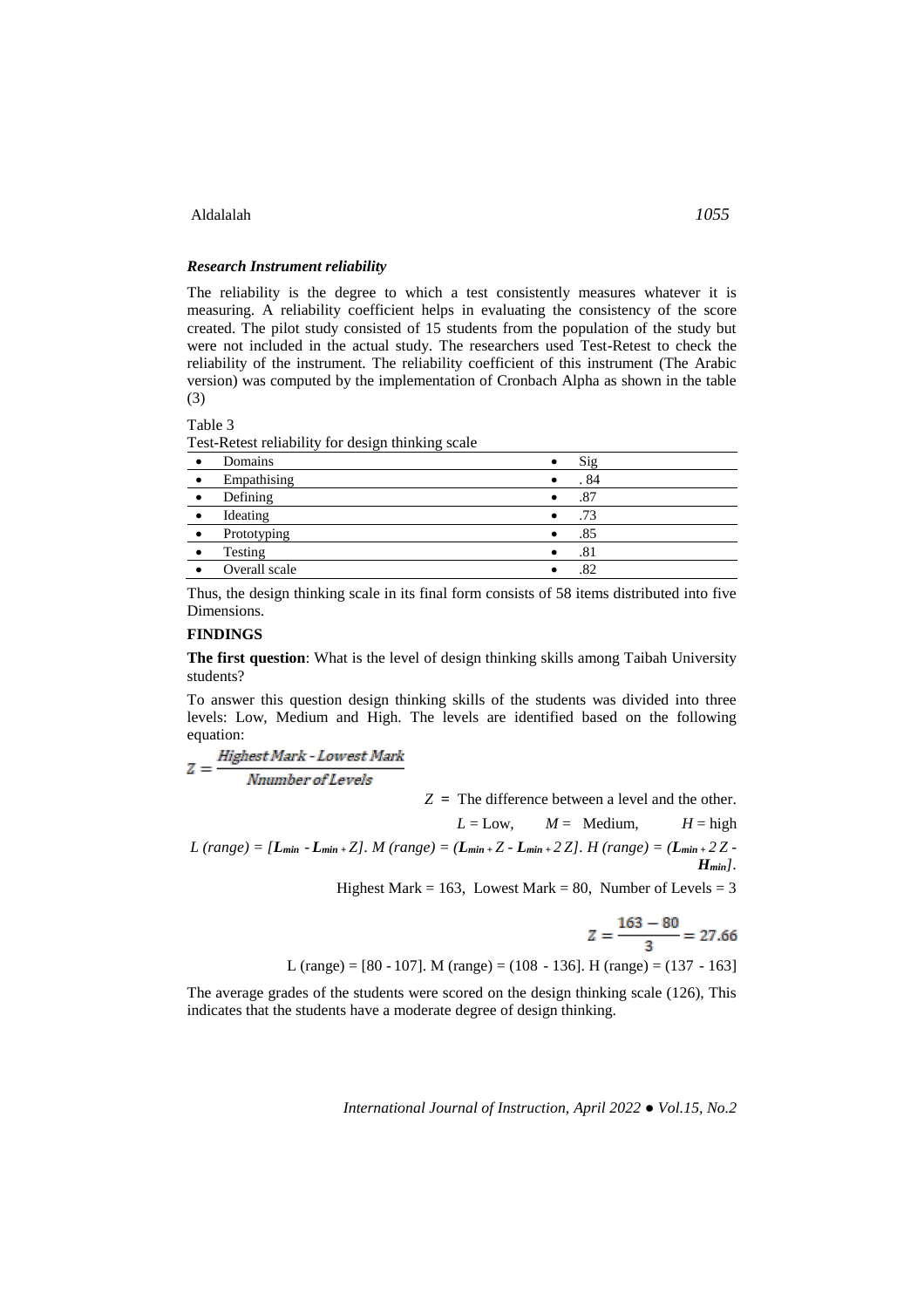**The second question:** Will students using the E-brainstorming mode attain significantly higher post test score in design thinking skills than students using virtual classes mode?

In order to answer this question, the means and standard deviations were extracted as shown in Table (4)

Table 4

| 1 avit +                                                                           |                         |          |                       |    |  |  |  |
|------------------------------------------------------------------------------------|-------------------------|----------|-----------------------|----|--|--|--|
| Post-test scores in design thinking skills of students in various treatment groups |                         |          |                       |    |  |  |  |
| Design Thinking Skills                                                             | <b>Treatment Groups</b> | Mean     | <b>Std. Deviation</b> | N  |  |  |  |
| Empathising                                                                        | E-brainstorming         | 26.3143  | 4.92157               | 35 |  |  |  |
|                                                                                    | <b>Virtual Classes</b>  | 22.2432  | 4.29732               | 37 |  |  |  |
|                                                                                    | Total                   | 24.2222  | 5.01609               | 72 |  |  |  |
| Defining                                                                           | E-brainstorming         | 23.6000  | 3.29170               | 35 |  |  |  |
|                                                                                    | <b>Virtual Classes</b>  | 18.5135  | 5.50061               | 37 |  |  |  |
|                                                                                    | Total                   | 20.9861  | 5.20426               | 72 |  |  |  |
| Ideating                                                                           | E-brainstorming         | 27.0286  | 4.56641               | 35 |  |  |  |
|                                                                                    | <b>Virtual Classes</b>  | 21.8649  | 4.33437               | 37 |  |  |  |
|                                                                                    | Total                   | 24.3750  | 5.12502               | 72 |  |  |  |
| Prototyping                                                                        | E-brainstorming         | 31.0571  | 5.35198               | 35 |  |  |  |
|                                                                                    | <b>Virtual Classes</b>  | 24.4865  | 4.95323               | 37 |  |  |  |
|                                                                                    | Total                   | 27.6806  | 6.09046               | 72 |  |  |  |
| Testing                                                                            | E-brainstorming         | 31.2857  | 4.84204               | 35 |  |  |  |
|                                                                                    | <b>Virtual Classes</b>  | 27.0811  | 7.85061               | 37 |  |  |  |
|                                                                                    | Total                   | 29.1250  | 6.85244               | 72 |  |  |  |
| Overall scale                                                                      | E-brainstorming         | 139.2857 | 9.56578               | 35 |  |  |  |
|                                                                                    | <b>Virtual Classes</b>  | 114.1892 | 12.69698              | 37 |  |  |  |
|                                                                                    | Total                   | 126.3889 | 16.88533              | 72 |  |  |  |
|                                                                                    |                         |          |                       |    |  |  |  |

From Table (4) it can be seen that that there is an apparent variation in the means and standard deviations of students 'responses to the design thinking scale. To identify the significance of the statistical differences between the arithmetic means, (MANCOVA) was used as summarized in Table (5)

#### Table 5

MANCOVA of the post-test scores in design thinking skills of students in various treatment groups

| Source    | Dependent Variable | Type III Sum of Squares | df | Mean Square | F       | Sig. |
|-----------|--------------------|-------------------------|----|-------------|---------|------|
|           | Empathising        | 343.978                 |    | 343.978     | 28.039  | .000 |
|           | Defining           | 381.972                 |    | 381.972     | 24.770  | .000 |
| Treatment | Ideating           | 435.776                 |    | 435.776     | 28.627  | .000 |
| Groups    | Prototyping        | 845.544                 |    | 845.544     | 47.742  | .000 |
|           | Testing            | 262.824                 |    | 262.824     | 7.551   | .008 |
|           | Overall scale      | 10869.331               |    | 10869.331   | 122.489 | .000 |

In order to know the effect on the effectiveness of electronic brainstorming on the development of design thinking skills, the researcher calculated the ETA Square η²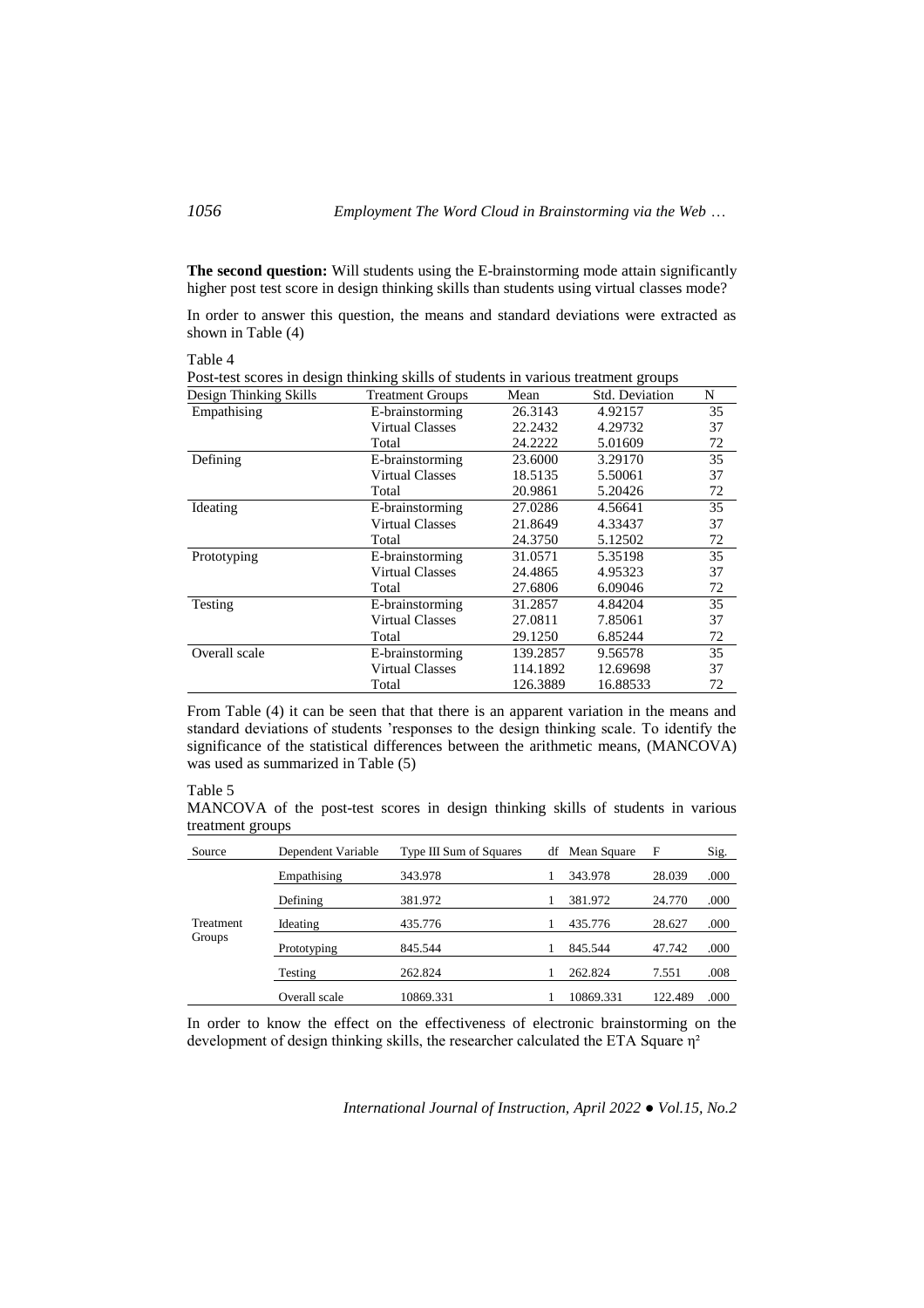The ETA square value is interpreted according to the following distribution:

The value of the ETA square  $(\eta^2)$  is interpreted according to the following division:

From  $(0.01 \le \eta^2 < 0.06)$  the effect size is minimal.

From  $(0.06 \le \eta^2 < 0.14)$  the effect size is moderate.

From  $(0.14 \le \eta^2)$  the size of the effect is large.

#### Table 6

The results of the ETA square  $(n^2)$  for the effectiveness of e-brainstorming in developing design thinking skills

|           | Variables     | $\bullet$ |       |
|-----------|---------------|-----------|-------|
| $\bullet$ | Empathising   |           | .167  |
| $\bullet$ | Defining      | $\bullet$ | .242  |
| $\bullet$ | Ideating      |           | .257  |
|           | Prototyping   |           | .295  |
|           | Testing       |           | .095  |
|           | Overall scale |           | . 560 |

The **(η²)** results, as shown in Table (6), E-brainstorming through the word cloud has an impact on developing design thinking skills among Taibah University students

# **DISCUSSION**

The results showed that the level of design thinking among students who studied through electronic brainstorming was moderately, Where the mean e grades of the students were scored on the design thinking scale  $(126)$ .

This result is attributed to what brainstorming provides through the web, which works to organize and reshape concepts through the search for knowledge and linking concepts with each other, which is reflected in the learner's focus and increased awareness of the concepts.

Also, this result is due to the fact that the e-brainstorming environment through virtual classrooms helped students to integrate into an interactive educational environment that raised their design thinking skills because it is distinguished by its ability to choose the best means for each stage of design thinking, increase the percentage of practicing live activities within the virtual classroom which gave opportunities for individual and group work, and increased the percentage of interaction between the teacher and students and students among themselves; and between educational content and external learning resources, in addition to interaction with the word cloud application. All of this created a stimulating, enjoyable and enriching learning environment for students, worked to remove boredom and increased activity, and thus raised design thinking skills. This study agreed with the study of Al-Saqria, & Al-Salmi (2020); Attia (2019); Debbies (2019) and Hammam (2018).

Also, the results showed that the average grades of the students in the first experimental group, which were studied through e-brainstorming using the word cloud in virtual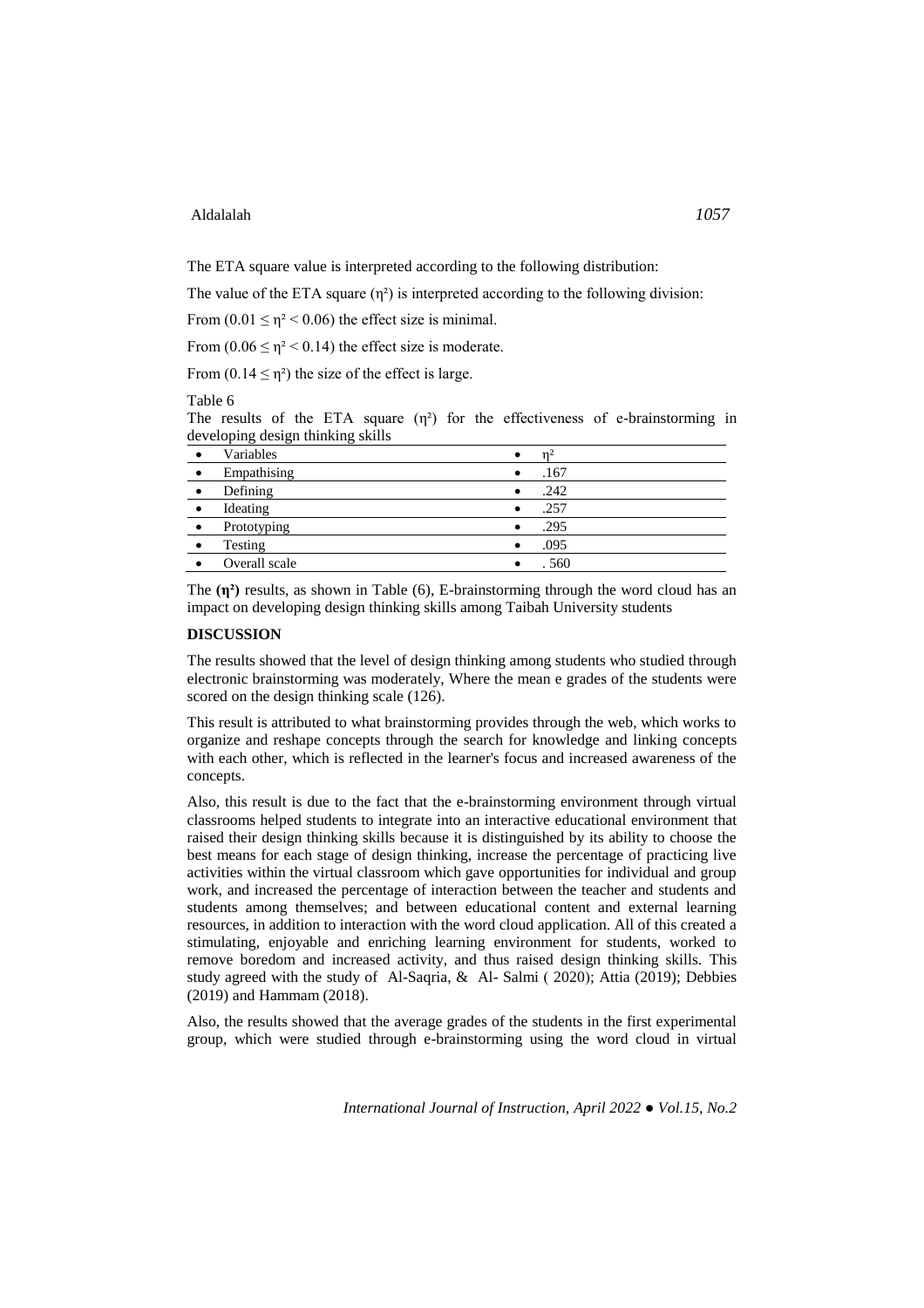curiosity, were higher than the students who studied through the second experimental group, studied through presentations in the virtual classes.

The results have been shown that there is an apparent variation in the means and standard deviations of students 'responses to the design thinking scale and its domains. The values,  $p = 0.000$  showed a significant difference between the post-test scores of students with different method of teaching through brainstorming via the Web. This finding is attributed to the displaying the content of the e-learning course through ebrainstorming across the classroom based on the word cloud provided multiple attractions that depend on the visual stimuli represented in the keywords that appear on the screen in the form of an word cloud, which helped the quality of the resulting work and the ease of doing it because it contains elements of excitement and instigation. Further, it contributed to increasing the concentration, interaction and participation of students in proposing solutions, dialogue and discussion about them, which stimulated their motivation to learn. This had the effect of acquiring design thinking skills rapidly and accurately with less effort. This is what the word cloud presented about the effect of integrating the visual multimedia with the educational position on the students' understanding and perception of the e-learning course. It allowed interaction through their answers and share with them about everything that was presented through the word cloud application and helped provide various stimuli, as well as provided reinforcement and direct feedback. Additionally, it provided the opportunity for students to reach answers to many questions and problems that the methods and techniques of teaching through virtual classes did not allow to answer and solve by communicating with the teacher; further, it assisted them in putting forward several solutions that helped them raise and improve their level of knowledge and skills, as it provides flexibility and interactivity in dealing with content in a way that suits their needs as the educational environment through e-brainstorming is an enjoyable and encouraging environment for learning, and it helps students focus and work on solving obstacles and problems in a short time.

This finding can also be traced back to the fact that students were engaged in a large number of sessions that contained various activities; some of which dealt with one topic from several directions, such as taking it from a hypothetical or an analytical point of view, through the environment created by e-brainstorming through the word cloud to form a positive learning environment, dominated by a feeling of familiarity and closeness between the teacher and the students. At the same time, it reduced the tension and anxiety associated with brainstorming sessions, which often stemmed from the fear of evaluation and falling into error, or declaring what is going on in the mind sometimes of strange questions and ideas about scientific topics as e-brainstorming allows the student the freedom to produce and generate ideas. This reduces social anxiety; however, it does not prevent benefitting from the opinions and ideas of others, as well as increasing the production of ideas presented, as the case of the strategy of ebrainstorming.

In the stage of sympathy and empathy, e-brainstorming based on the word cloud allowed students to learn about the problem they are suffering from through discussion and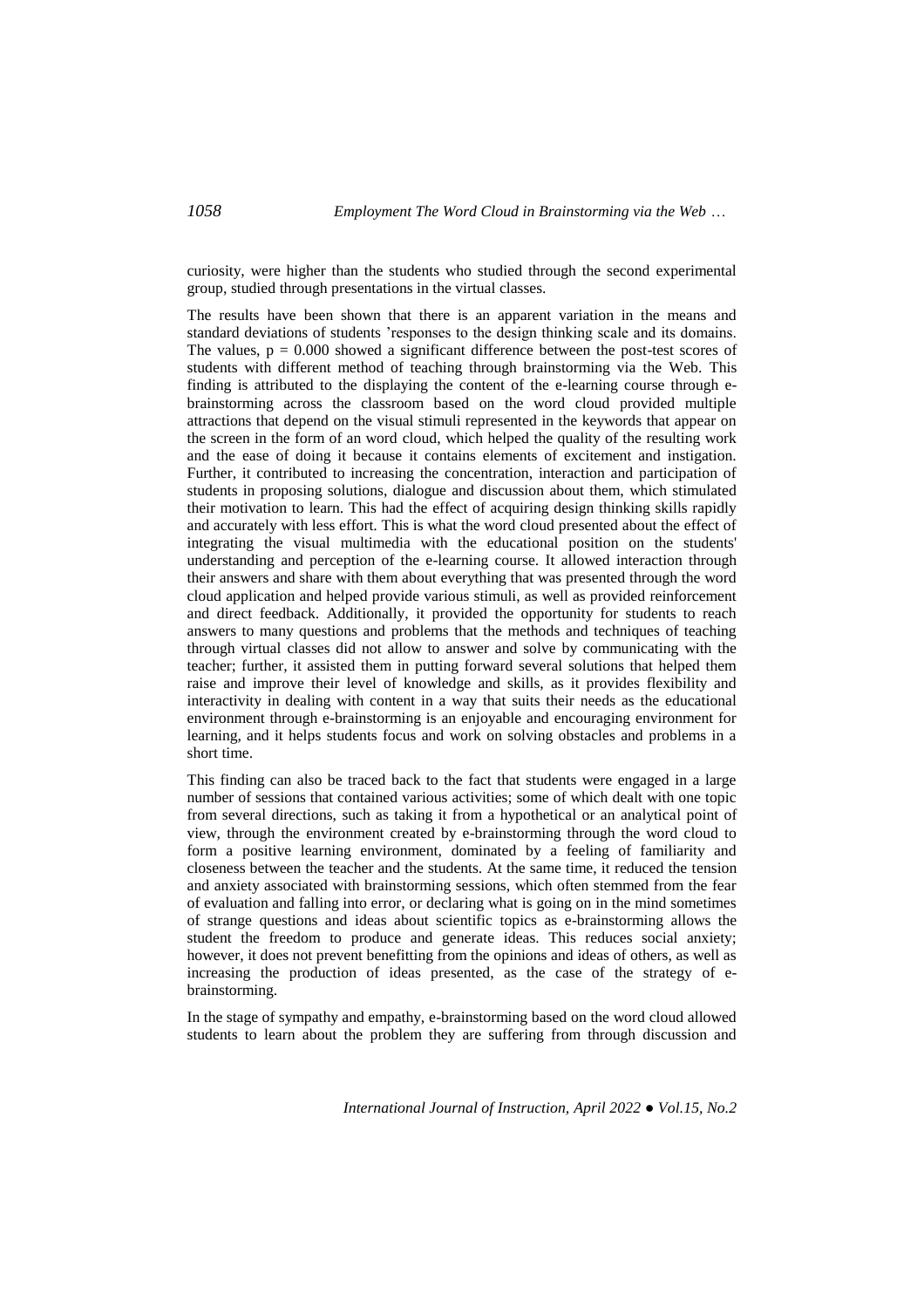dialogue, accept opinions, analyze information, and interpret it as this educational atmosphere is dominated by their character and application. This helped them empathize and embrace individuals who suffer from the problems presented, understand their point of view, and think about the effect of this problem for students.

As for the stage of defining or deciding the problem, e-brainstorming provided a free environment for learning. Furthermore, the activities included in the lessons carried provided an opportunity to research get acquainted with, and think about the presented issues through the keywords presented in the form of a word cloud, and to evoke the background knowledge about the presented issue; allowing students to discuss, interact, and analyse what has been reached in determining the problem that most students suffer from in the e-learning course. In the stage of generating ideas and visualizing a solution, e-brainstorming helped students create an atmosphere of comfort in proposing and discussing many ideas as well as expressing opinions without restrictions or fear; whether these ideas were compatible with other groups or not, accepting the opinions of others, and not criticizing ideas, and welcoming all the ideas raised about the problem. This aroused the enthusiasm of all students to participate freely by proposing multiple ideas in a safe environment in which there is no punishment or mockery of their ideas leading to encouraging them to integrate, participate and interact with each other to reach the ideal solution to the problem at hand.

As for the stage of building the prototypes: the first design is applied before reaching the final design, it is important for the next stages and it must be worked on to be an effective model to achieve satisfaction by students in the e-learning course because of its ability to solve their problems and obtain direct feedback because, in e-brainstorming, everyone knows that this model or design is a preliminary product that may contain weaknesses and unexpected findings that may need to be modified before the final product; hence, there may be suggestions or incorrect solutions that need to be canceled or deleted from the prototype. Therefore, when designing a prototype, you are trying to learn and get to know the product, so the focus is shifted to an opportunity to learn; eventually, the word cloud worked to provide opportunities for all students to participate in the creation of the prototype and comment on it freely.

The final stage is testing and evaluating the model: the students of the e-learning course was tested for the final model, and the e-brainstorming contributed to the students' participation in evaluating the findings of the discussions and sessions on the final product by introducing them to the word cloud application that enhanced their understanding of the e-learning course. Further, the course was presented interestingly and attractively that aroused students' interest in learning, developed self-learning, and made them the focus of the educational process. This increased their motivation towards learning, each according to his capabilities or aptitudes, and provided opportunities for practice and training leading to increased attention, focus, and understanding of the topics they studied and provided immediate feedback and direct reinforcement to make them feel the achievement and worked to establish the correct information on them. Further, this finding explains that the students, during their learning of the e-learning course through the e-brainstorming strategy based on the word cloud allowing them to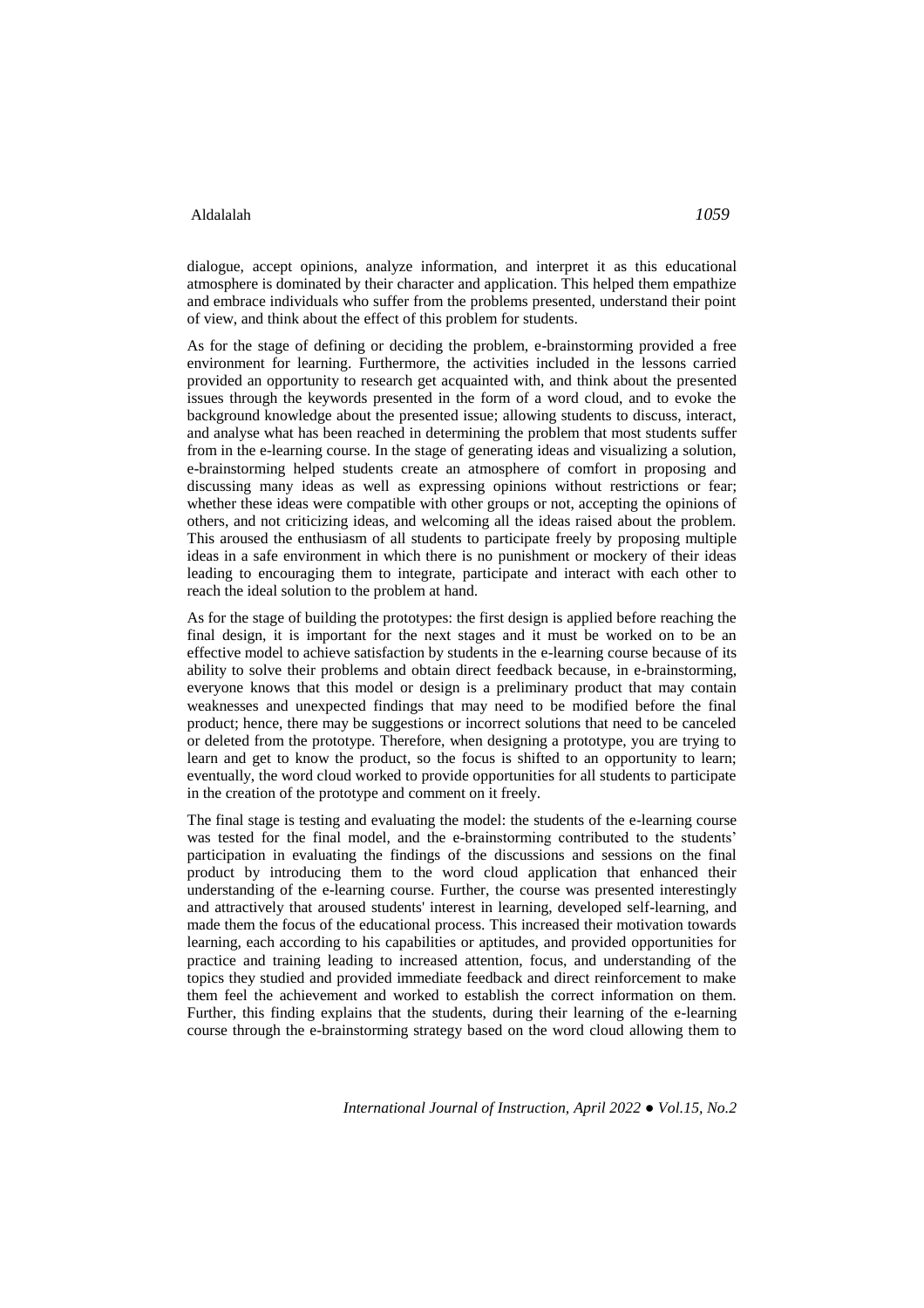learn about several exercises that helped raise and improve their level of knowledge and skills because of the flexibility and interactivity it provides in dealing with content in the manner that suits their needs.

In the end, the e-brainstorming method based on the word cloud that has distinctive tools, including conversations and direct responses, provided an opportunity to exchange experiences, discuss and benefit from them, along with an opportunity to express opinions and put forward ideas freely without restrictions, build on the ideas of others, and prepare a final report on the cognitive aspect related to thinking skills. The design is in addition to the self-evaluation, where the level of performance was continuously improving among the students. This study agreed with the study of Al-Zubaidi, and Bani Khalaf (2020); Hammam (2018); Cook and Bush (2018).

# **RECOMMENDATIONS AND CONCLUSIONS**

This study found that the use of electronic brainstorming led to the development of design thinking skills among students of the e-learning course, to a medium degree. The study also found that the use of the word cloud in brainstorming via the web treatment mode helped students perform significantly better in learning e-learning course topics. It gives support to the effect of word cloud on the learning. In short, the study strongly indicated that a word cloud in brainstorming via the web was effective in promoting better learning.

In light of the results, the researcher recommends the following:

- Paying attention to e-brainstorming that relies on the word cloud because of its great impact on developing design thinking skills for their role in linking the cognitive side with the applied side.
- Working on introducing e-brainstorming that depends on the word cloud within the teaching methods applied in universities.
- Employing the list of design thinking skills that the researcher reached in the teaching process.
- The necessity of guiding and training faculty members in universities to design and use electronic brainstorming in education, because of its significant impact on improving achievement and developing thinking skills.
- Preparing training courses and workshops for faculty members and students in various disciplines on how to employ electronic brainstorming and design thinking in education.
- Making new studies dealing with larger samples and different topics about electronic brainstorming, design thinking and word clouds.
- Doing new studies in electronic brainstorming that include different thinking skills.
- Doing new studies on the employment of word clouds in classroom interaction.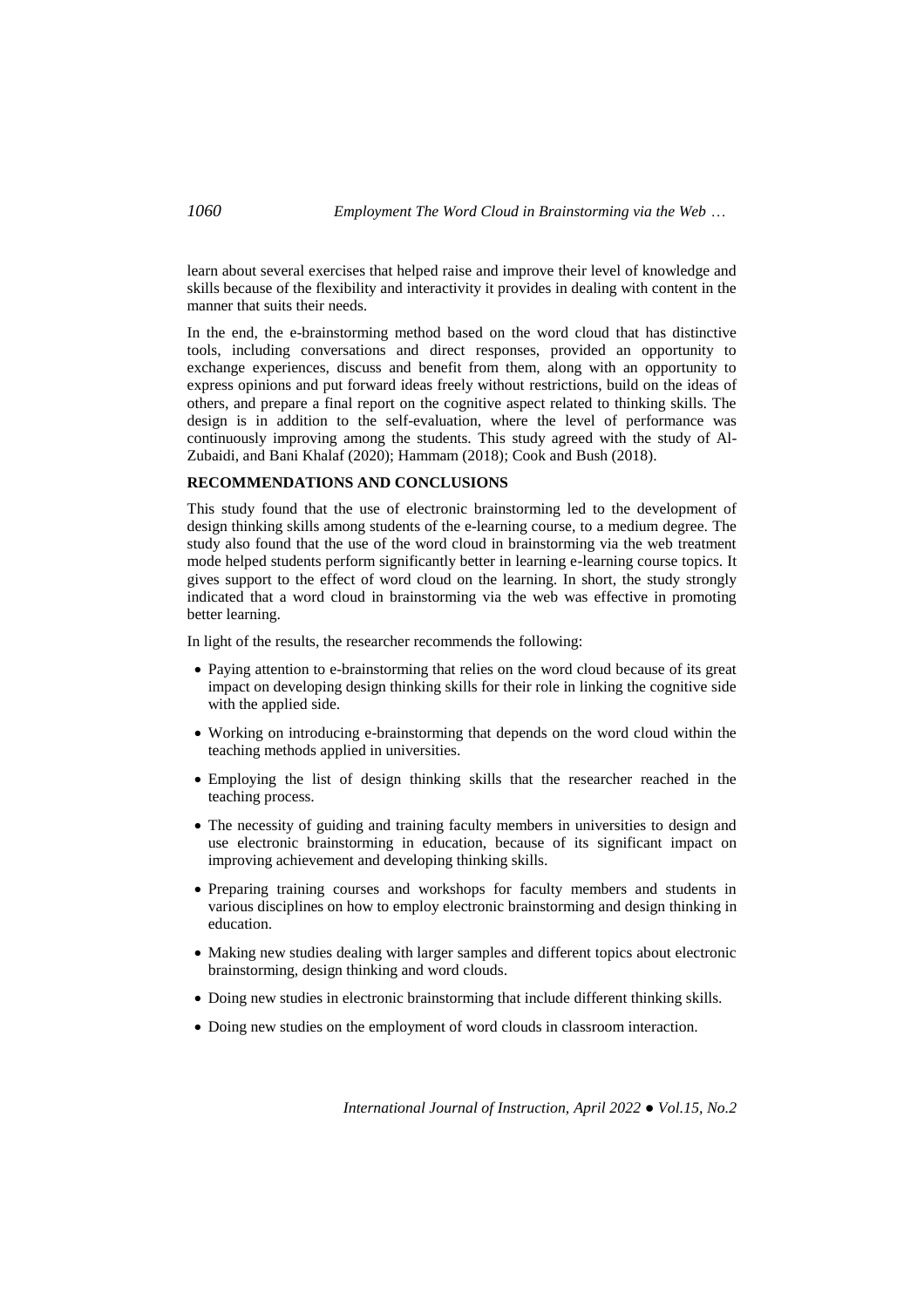### **REFERENCES**

Abdel Samie, H. (2015). The effectiveness of the different size of the participation groups in electronic brainstorming to develop thinking skills among educational technology students. *Studies in university education, 30,* 551 – 593. <https://drgawdat.edutech-portal.net/archives/14599>

Abu Mutlaq, D. (2018). *The effectiveness of employing electronic brainstorming in developing the skills of conceptual understanding in technology and electronic communication skills among female eleventh graders.* Unpublished MA thesis, Islamic University of Gaza. <https://library.iugaza.edu.ps/thesis/124518.pdf>

Aldalalah, O. & Ababneh, Z. (2015). Standards of Multimedia Graphic Design in Education. *Journal of Education and Practice, 17(6),* 102 – 111. <https://files.eric.ed.gov/fulltext/EJ1079860.pdf>

Aldalalah, O. (2021). The Effectiveness of Infographic via Interactive Smart Board on enhancing Creative Thinking: A Cognitive Load Perspective. *International Journal of Instruction, 14(1),* 345-364. DOI[:10.29333/iji.2021.14120a](http://dx.doi.org/10.29333/iji.2021.14120a)

Aldalalah, O. Ababneh, Z. Bawaneh, A & Alzubi, W. (2019). Effect of Augmented Reality and Simulation on the Achievement of Mathematics and Visual Thinking among students. *International journal of emerging technologies in learning, 18(14),* 164-185. [https://doi.org/10.3991/ijet.v14i18.10748.](https://doi.org/10.3991/ijet.v14i18.10748)

Aldalalah, O & fong, S. (2010). Effect of Computer-Based Instructional Design among Internals-Externals: A Cognitive Load Perspective. *European Journal of Social Sciences. 14(1),* 164-182. https://www.researchgate.net/publication/287311838 Effects of computerbased\_instructional\_designs\_among\_internals-externals\_A\_cognitive\_load\_perspective

AlMutairi, A. (2015). The Effect of Using Brainstorming Strategy in Developing Creative Problem Solving Skills among Male Students in Kuwait: A Field Study on Saud Al-Kharji School in Kuwait City. *Journal of Education and Practice, 6(3),* 136- 145[. https://files.eric.ed.gov/fulltext/EJ1083780.pdf.](https://files.eric.ed.gov/fulltext/EJ1083780.pdf)

Alonso, F., Fernández, V., Gómez, J. , Rodríguez, M., Pérez, C & Mata, D. (2018). *Word Clouds as a Learning Analytic Tool for the Cooperative e-Learning Platform NeuroK.* In Proceedings of the 10th International Conference on Computer Supported Education, 2, 508-513. DOI[:10.5220/0006816505080513](https://www.researchgate.net/deref/http%3A%2F%2Fdx.doi.org%2F10.5220%2F0006816505080513?_sg%5B0%5D=z4kGNr5-zqniVgxu5sBjcnxGDtDMliA8NQ3tHs3xIV1WhqtuC-tnbhqnTbG17hXevKIlVwOJnJ-0kuMDeioS9o2iHg.DdDbN0yJWK55l2lRma6muHWfVpqYs5bc8CSJUEYhQsK9wFdjZWmZkHfIBMQijli6zsZD5JdLeZf0-bndXS7spQ)

Al-Saqria, R & Al- Salmi, M. (2020). The impact of using electronic brainstorming strategy in a blended learning environment on grade-eleven female students' in developing achievement motivation in islamic education*. International Journal of Educational & Psychological Studies (EPS), 7(1),* 133-148. http://search.shamaa.org/FullRecord?ID=260026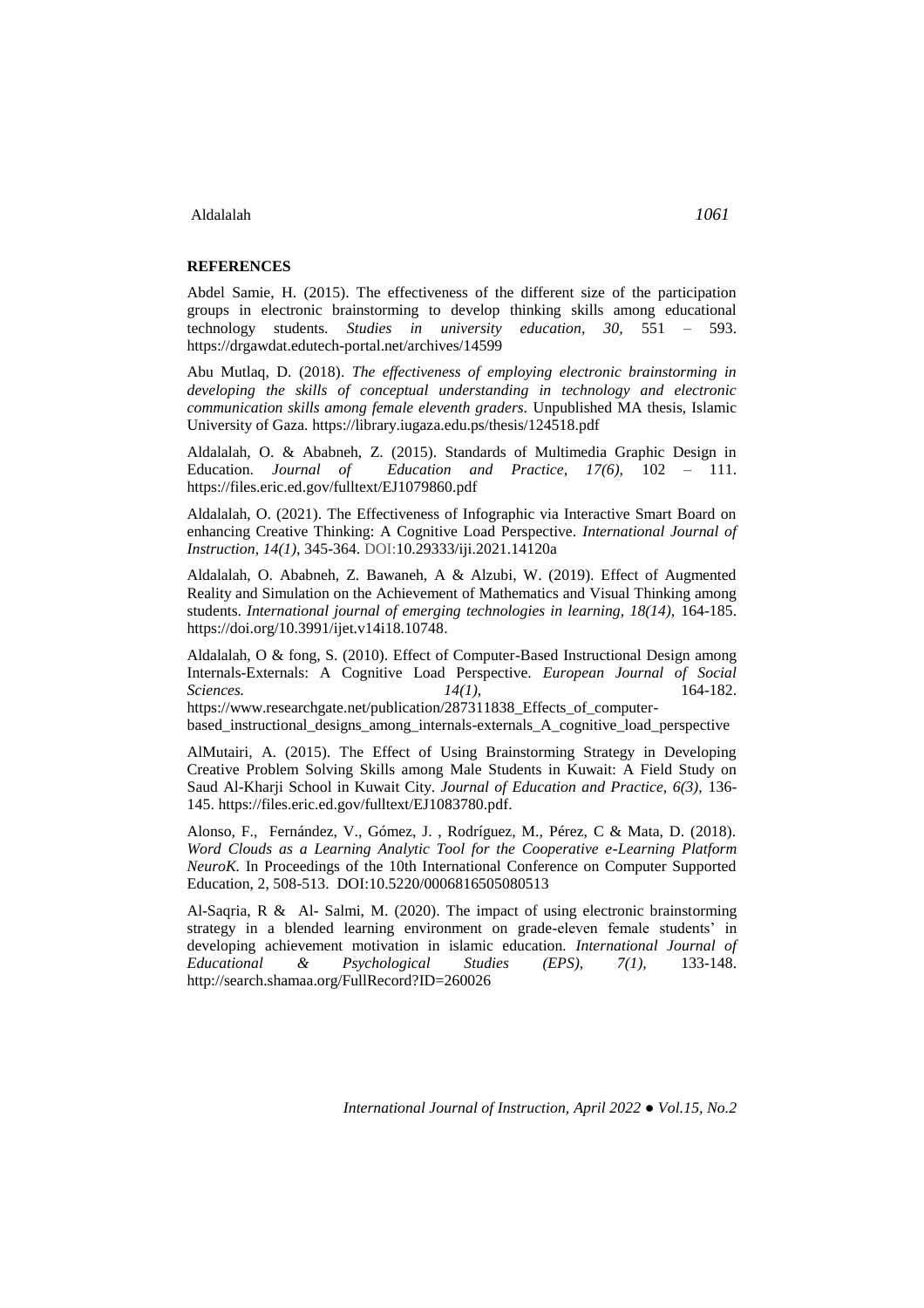Al-Zahrani, S. (2016). *The effectiveness of employing electronic brainstorming to provide science teachers with planning skills for active learning*. Unpublished MA Thesis, Arab East College, Makkah.<https://drgawdat.edutech-portal.net/archives/14832>

Al-Zubaidi, N and Bani Khalaf, M (2020). The Effect of Teaching an Educational Unit in Science Based on Design Thinking in Acquisition Physical Concepts for Eighth Grade Students In Light of their Formal Thinking. *Educational Journal of Islamic Studies University, 82(6),* 1045-1065.

Atenstaedt, R. (2017). Debate & Analysis Word cloud analysis of the BJGP: 5 years on. *British Journal of General Practice, 658*(67), 231-232 DOI: https://doi.org/10.3399/bjgp17X690833

Attia, M. (2019). *The effectiveness of electronic brain storming styles based on Web 2.0 applications in developing designing skills of interactive learning environment for technology of education student.* Unpublished MA thesis, Zagazig University. http://search.shamaa.org/FullRecord?ID=262299

Awwaf, T & Zaidan, A. (2020). The effects of the interaction between the type of Visual Cue and its display style via digital mobile content on the development of immediate and delayed cognitive achievement among middle school students in the English language curriculum. *Journal of Educational and Psychological Sciences. 16 (4),* 22 – 51. DOI:https://doi.org/10.26389/AJSRP.G161219

Bromley, K. (2013). Using word clouds in the classroom. *The Utah Journal of Literacy. 16(1),* . https://milady.cengage.com/blog/using-word-clouds-classroom

Cavender, M and Medico, K. (2018). Beyond Reflection: Using Word Clouds to Support Metacognitive Processes in Preservice Teacher Mathematics Education. *Journal of Practitioner Research, 3(2),* 1–22. [https://doi.org/10.5038/2379-](https://doi.org/10.5038/2379-9951.3.2.1055) [9951.3.2.1055](https://doi.org/10.5038/2379-9951.3.2.1055)

Collins, M. (2019). Design Thinking Is a Challenge to Teach — and That's a Good Thing. Retrieved August 30, 2020, from [https://www.edsurge.com/news/2019-07-31](https://www.edsurge.com/news/2019-07-31-design-thinking-is-a-challenge-to-teachand-that-s-a-good-thing) [design-thinking-is-a-challenge-to-teachand-that-s-a-good-thing.](https://www.edsurge.com/news/2019-07-31-design-thinking-is-a-challenge-to-teachand-that-s-a-good-thing)

Cook, K & Bush, S. (2018). Design thinking in integrated STEAM learning: Surveying the landscape and exploring exemplars in elementary grades. *School Science and Mathematics, 118(3-4),* 93-103[. https://doi.org/10.1111/ssm.12268](https://doi.org/10.1111/ssm.12268)

Debbies, A., Alshshaeir, H & Rbye, A. (2018). Develop a list of design criteria for a web-based learning environment based on the electronic brainstorming strategy. *Journal of Scientific Research in Education, 19(16),* 425-436. [http://search.shamaa.org/PDF/Articles/EGBahtht/BahthtNo19P16Y2018/bahtht\\_2018](http://search.shamaa.org/PDF/Articles/EGBahtht/BahthtNo19P16Y2018/bahtht_2018-n19-p16_425-436.pdf) [n19-p16\\_425-436.pdf](http://search.shamaa.org/PDF/Articles/EGBahtht/BahthtNo19P16Y2018/bahtht_2018-n19-p16_425-436.pdf)

Debbis, I. (2019*). The relationship of the group pattern (identity information anonymous) in web-based brainstorming strategies to the development of electronic*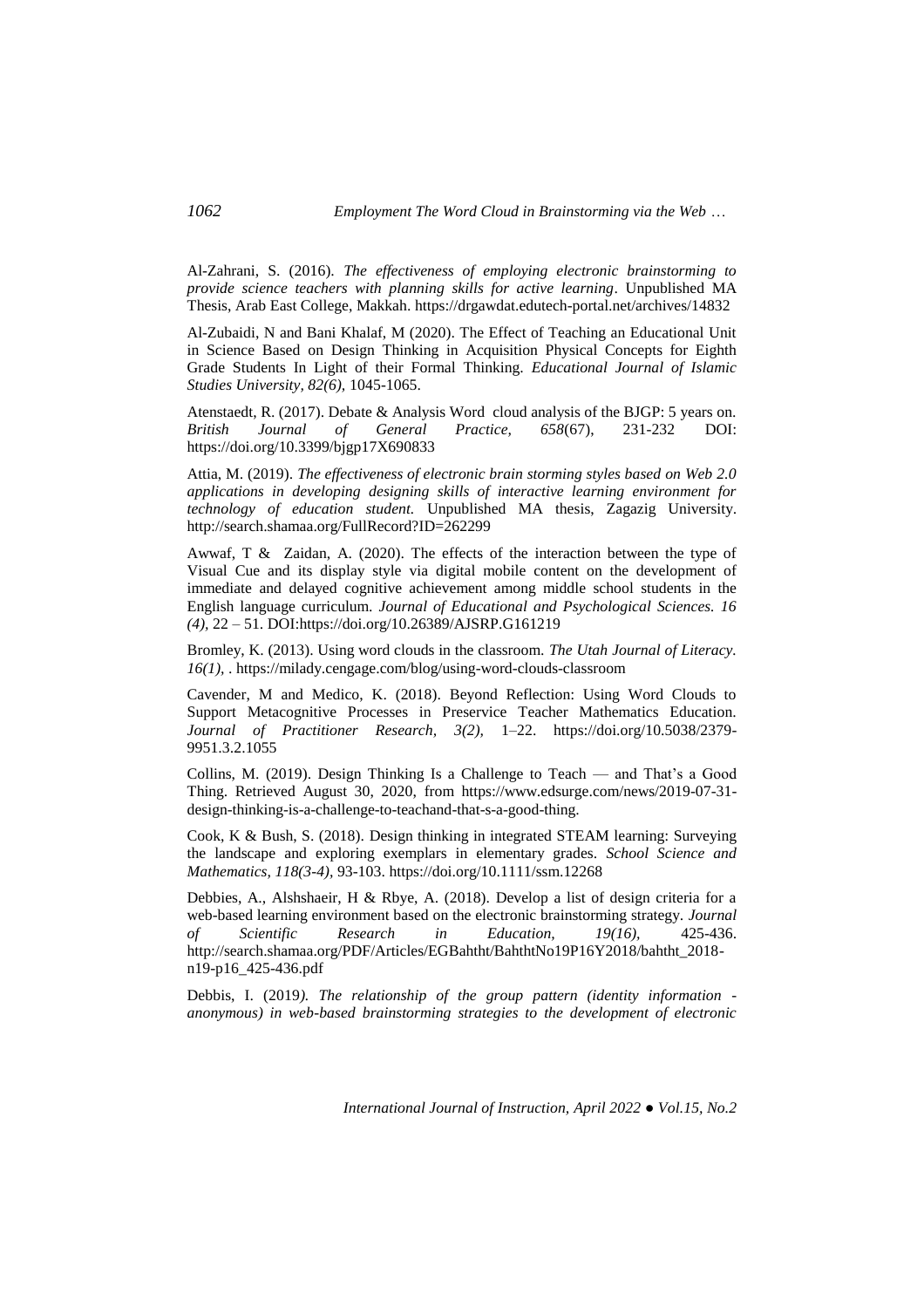*writing skills and creative thinking among high school students*. Unpublished MA Thesis, Ain Shams University. http://research.asu.edu.eg/handle/123456789/177120

Denoyelles, A & Foster, B. (2015). Using Word Clouds in Online Discussions to Support Critical Thinking and Engagement. *Online Learning, 19(4), 13-24.* DOI: [10.24059/olj.v19i4.528](https://www.researchgate.net/deref/http%3A%2F%2Fdx.doi.org%2F10.24059%2Folj.v19i4.528?_sg%5B0%5D=cIBC7mxI9IQm3AaTqvuAvyyxm8EABWpBWUvZ-xfCx7pYOuiiMtVzBwkEO4WIJzRknkXLeVvH-smHvPaxp9_Jvoy2Ow.hUXZVFjnkQuk8C_uD3JFdfU77as1GTO_xJhsar7s6P8wZdUO9xYGtjDMjMUd3-A3RgLAY52gYacaVcSxv-chUw)

Dosi, C., Rosati, F & Vignoli, M. (2018). *Measuring Design Thinking Mindset*. Proceedings of the DESIGN 2018 15th International Design Conference. [https://doi.org/10.21278/idc.2018.0493.](https://doi.org/10.21278/idc.2018.0493)

Elsbach, K. D., & Stigliani, I. (2018). Design Thinking and Organizational Culture: A Review and Framework for Future Research. *Journal of Management, 44(6),*2274– 2306[. https://doi.org/10.1177/0149206317744252.](https://doi.org/10.1177/0149206317744252)

Euro-net, University of Turku, MCPZ d.o.o. ,Fab Lab London & Erhvervsakademi Sydvest. (2018). *Intellectual Output 3 - Toolkit Creative Problem Solving And Design Thinking*. Erasmus+.

[https://epale.ec.europa.eu/sites/default/files/io3\\_toolkit\\_cpsdt\\_en\\_final.pdf](https://epale.ec.europa.eu/sites/default/files/io3_toolkit_cpsdt_en_final.pdf)

Ewina, N. , Luckb, J., Chughc, R & Jarvisa. (2017). Rethinking Project Management Education: A Humanistic Approach based on Design Thinking. *Procedia Computer Science 121*, 503–510. DOI: [10.1016/j.procs.2017.11.067](https://www.researchgate.net/deref/http%3A%2F%2Fdx.doi.org%2F10.1016%2Fj.procs.2017.11.067?_sg%5B0%5D=NIACioAjcPMmsdWc3XhyBYvyoZmmGZJXLHx6nMuUZ45Z6EKjNIo_Tyb8TPZ21NsfUDX33f0xHqLVZbGscCyzllMLQw.0eEXdCeynfo8WCJQtC3nrj4VbiR1Hihmnu9hvhLFByOVba0zfYmps5660iPxHl07GwEsfX7QtaHdBXmbNDDfwQ)

Hammam, A. (2018). *The effectiveness of a proposed unit in light of the (STEM) approach to developing design thinking skills in the science subject for students of official anguage schools.* Helwan *University. schools*. Helwan University. file:///C:/Users/ws/Downloads/58871683.pdf

Hidayanti, I., Rochintaniawati, D & Agustin, R. (2018). The Effect of Brainstorming on Students' Creative Thinking Skill in Learning. *International Program on Science Education, 1*(2), 44-48. DOI[:10.17509/jsl.v1i2.8738](https://www.researchgate.net/deref/http%3A%2F%2Fdx.doi.org%2F10.17509%2Fjsl.v1i2.8738?_sg%5B0%5D=QP_63AyuzST4xOcn0oK4dfRVAH-enyO-oOiqf9JRR_Akq0nZLdKzqpDwhswnrrJ57U04Q3BUa04sSpXLRdkGhoQkFQ.37RvbrRQnamkGjf4fUC0EsQFjAAhEFrr0zdXTgvwYvKs2pidEbF9EzPN1cZkuv5NHy85It4BeKQ2DFKM7jf6Yg)

Hui-Li, A. (2016). *Interactive Word Clouds*. Project Report, the university of Manchester. [http://studentnet.cs.manchester.ac.uk/resources/library/3rd-year](http://studentnet.cs.manchester.ac.uk/resources/library/3rd-year-rojects/2016/audrey.leowhui-li.pdf)[rojects/2016/audrey.leowhui-li.pdf](http://studentnet.cs.manchester.ac.uk/resources/library/3rd-year-rojects/2016/audrey.leowhui-li.pdf)

Jin, Y. (2017). Development of Word Cloud Generator Software Based on Python. *Procedia Engineering, 174,* 788 – 792. DOI: [10.1016/j.proeng.2017.01.223](https://www.researchgate.net/deref/http%3A%2F%2Fdx.doi.org%2F10.1016%2Fj.proeng.2017.01.223?_sg%5B0%5D=pe8L7HRWMa08X8fPYbOHH_mAq6usBi1MzYOzg-KhBwwkZ6cJE1Mz9XvJcvfQHCiv5b6k8huj6HAUJvAXoyS_g97dbQ.YLN2NnyRF9NTAz7AtUfxDghtgfHNo1Lkq3wPlhfS9C_IYTNLjAvX9ewPzJzAKnylHY_hURKNHU0odXB8FlC1UQ)

Li, Y., Schoenfeld, A., DiSessa, A., Graesser, A., Benson, L., English, L & Duschl, R. (2019). Design and Design Thinking in STEM Education. *Journal for STEM Education Research, 2,* 93–104. [https://doi.org/10.1007/s41979-019-00020-z.](https://doi.org/10.1007/s41979-019-00020-z)

Le, T & Lauw, H. (9–15 July 2016). *Word Clouds with Latent Variable Analysis for Visual Comparison of Documents*. Proceedings of the Twenty-Fifth International Joint Conference on Artificial Intelligence, 2536–2543, New York, USA. Edited by Subbarao Kambhampati, Arizona State State University. https://www.ijcai.org/Proceedings/16/Papers/361.pdf